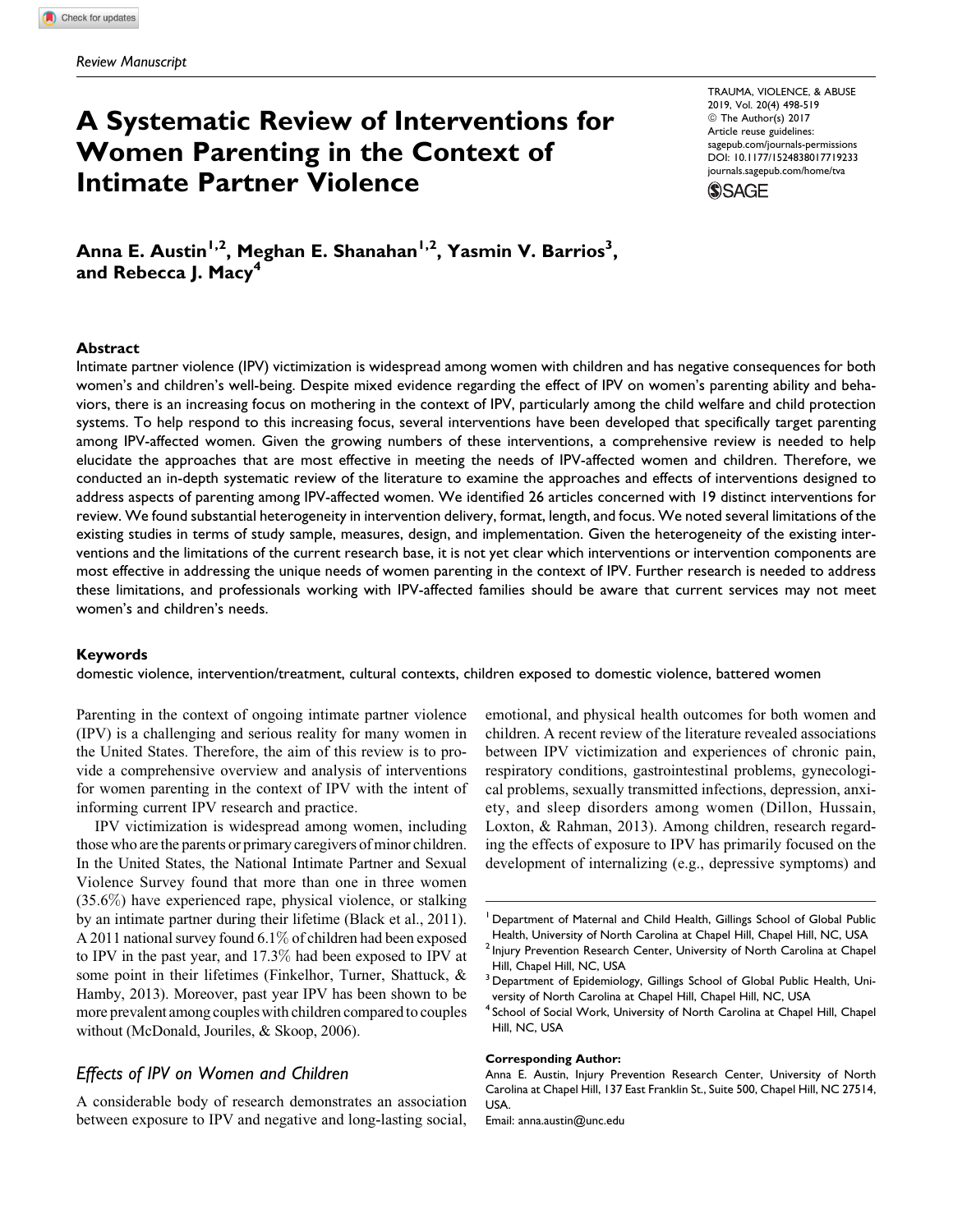externalizing (e.g., aggression) problems. Several metaanalyses support an association between exposure to IPV and increased internalizing and externalizing problems among children and adolescents (Evans, Davies, & Dilillo, 2008; Kitzmann, Gaylord, Holt, & Kenny, 2003; Wolfe, Crooks, Lee, McIntyre-Smith, & Jaffe, 2003). Additional research suggests that children exposed to IPV exhibit more social problems, posttraumatic stress symptoms, psychosomatic problems, and difficulties in school compared to their nonexposed counterparts (Holt, Buckley, & Whelan, 2008). Moreover, living in a household with IPV places children at elevated risk for experiencing child maltreatment (Hamby, Finkelhor, Turner, & Ormrod, 2010).

# Effect of IPV on Women's Parenting

Research has begun to explore the effect of IPV on the mother– child relationship and mothers' capacity to parent in the context of IPV victimization. Such studies are critically important because research indicates that a positive relationship with a caring and responsive adult, usually the mother, serves as a protective factor in buffering the negative consequences of child exposure to IPV (Holt et al., 2008). Nonetheless, the empirical evidence regarding the specific effect of IPV on women's parenting is mixed.

Some researchers have posited that the stress and fear associated with living in the context of IPV combined with the negative social, emotional, and physical health consequences of IPV victimization may severely compromise women's ability to parent and provide for their children's needs (Lapierre, 2008). For example, in an observational study of parenting behaviors, psychological and physical violence by an intimate partner was found to predict less warmth in mothers, even after controlling for maternal depression (Levendosky & Graham-Bermann, 2000). Among 365 mothers and their 6- to 12-yearold children, children's perceptions of maternal warmth and nurturance were negatively correlated with the presence of IPV in the home (McCloskey, Figueredo, & Koss, 1995). Likewise, research using maternal self-reports has found that IPV negatively affects how women rate their own parenting (Levendosky & Grahman-Bermann, 2001).

In contrast, IPV was found to have a positive direct effect on women's parenting effectiveness and attachment among 103 mothers of preschool-age children, such that women who experienced IPV reported more effective parenting and more secure attachments to their children (Levendosky, Huth-Bocks, Shaprio, & Semel, 2003). In a longitudinal study, mothers of young children exposed to IPV showed greater increases in positive discipline and less of a decrease in warm, nurturing, and consistent parenting behaviors over time compared to their non-IPV-exposed counterparts (Letourneau, Redick, & Willms, 2007). These changes were no longer significant after adjustment for maternal depression and education, social support, family dysfunction, and child sex (Letourneau et al., 2007).

Qualitative interviews with 95 women revealed that women recognized both negative and positive effects of IPV on their

| ("parent-child relations*" OR "maternal behavior" OR "mother-child")<br>relations*" OR "child rearing" OR parenting OR childrearing OR<br>mother-child OR parent-child OR "maternal bond")         |
|----------------------------------------------------------------------------------------------------------------------------------------------------------------------------------------------------|
| AND                                                                                                                                                                                                |
| "domestic violence" OR "partner violence" OR "intimate partner"<br>violence" OR "spouse abuse" OR "spousal abuse" OR "battered<br>women" OR "battered woman" OR IPV OR DV OR "marital<br>violen*") |
| <b>AND</b>                                                                                                                                                                                         |
| (program* OR treatment OR service* OR intervention* OR<br>consultation* OR outcome*)                                                                                                               |

|  |  |  |  |  |  | Figure 1. Key words used in electronic database search. |  |  |
|--|--|--|--|--|--|---------------------------------------------------------|--|--|
|--|--|--|--|--|--|---------------------------------------------------------|--|--|

ability to parent effectively (Levendosky, Lynch, & Graham-Bermann, 2000). Negative effects included reduced emotional energy and time available for parenting and increased feelings of anger toward children (Levendosky et al., 2000). Positive effects included increased empathy, protectiveness, and caring toward children (Levendosky et al., 2000). Many of the women described efforts to mitigate the effect of the violence on their children and expressed concerns regarding their children's feelings and behaviors, suggesting that they did function as attentive and responsive mothers (Levendosky et al., 2000).

## Mothering in the Context of IPV

Despite the fact that the effect of IPV on women's parenting remains underinvestigated and thus unclear, there is growing attention to mothering in the content of IPV, especially among the child welfare and child protection systems. Given the serious consequences of IPV for children, a growing number of U.S. state governments have created child welfare policies that include IPV exposure as a form of child maltreatment (Moles, 2008; U.S. Department of Health and Human Services, 2013). As a consequence of such policies, child protective service (CPS) workers are increasingly screening for and addressing IPV as part of their service plans for mothers and families. Oftentimes, CPS case plans direct women to attend and complete community services in order to end CPS involvement and maintain custody of their children.

In some communities, mothers struggling with IPV may be directed to receive safety or parenting services but not both. Such services may not be evidence-based and are likely not tailored to their unique needs as parenting IPV victims. Consequently, the women and their children may not receive the services needed despite CPS mandates. Moreover, some CPSinvolved IPV-affected mothers may lose custody of their children if they do not complete required services or find a way to end the IPV.

#### Aims

Fortunately, there are several interventions that specifically target aspects of women's parenting behaviors or outcomes, such as the quality of mother–child interactions, child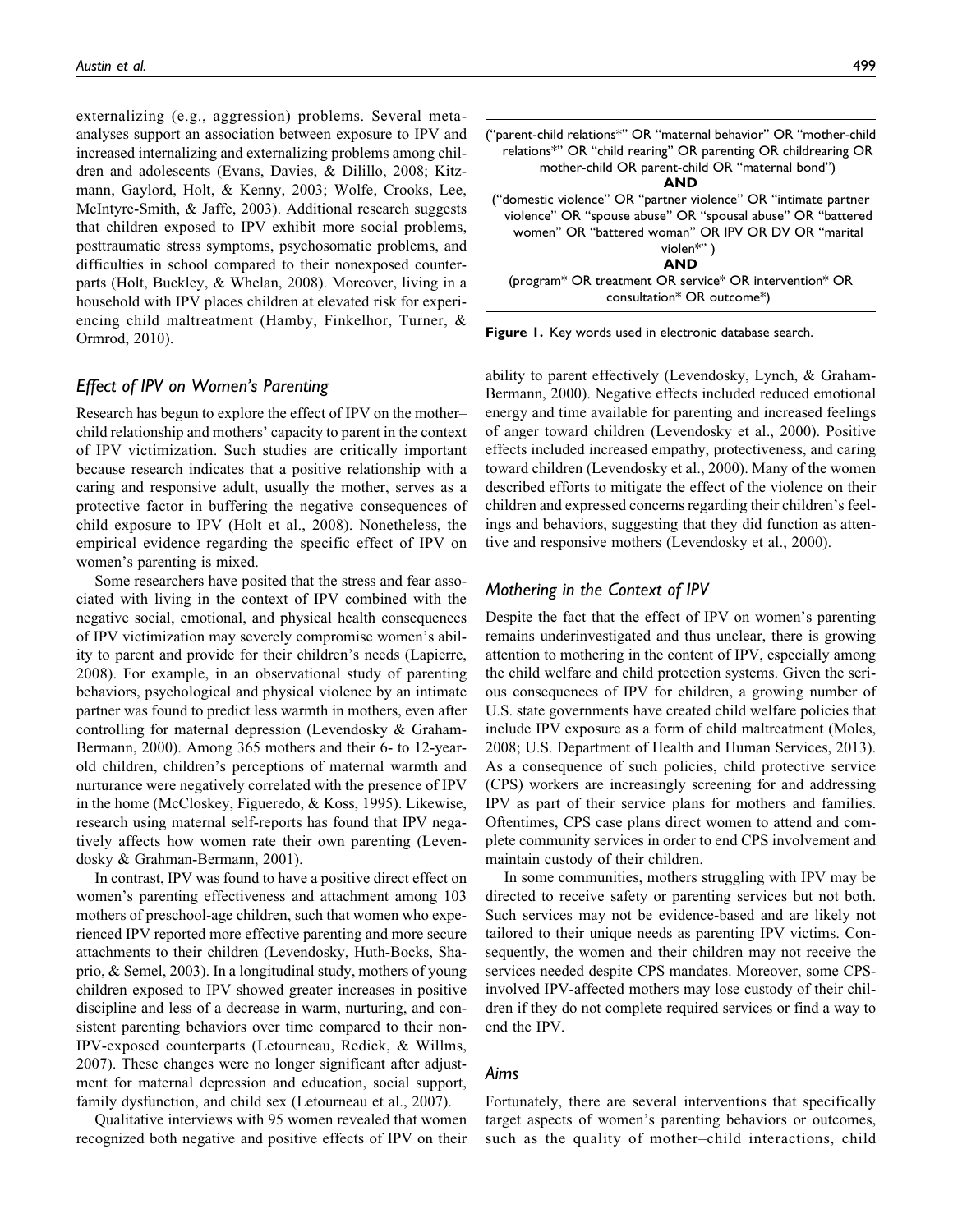

Figure 2. Results of article selection process.

management practices, and maternal stress and psychological symptoms, in the context of IPV. A rigorous review of these interventions will aid in our understanding of the best approaches to help mothers who are experiencing IPV. Thus, the aim of this study was to systematically review and summarize the existing literature regarding interventions for women parenting in the context of IPV. Specifically, we sought to examine intervention approaches and outcomes to achieve a comprehensive understanding of the state of the evidence, with the ultimate goal of informing both child welfare and IPV services.

# Method

## Search Strategy and Eligibility Criteria

We searched multiple electronic databases including PubMed, Web of Science, Embase, PsycInfo, Sociological Abstracts, CHINAL, Social Services Abstracts, Social Work Abstracts, and Applied Social Sciences Index and Abstracts for published peer-reviewed articles. Each database was searched from its start date to December 18, 2015. As illustrated in Figure 1, we conducted searches using a combination of key words relating to parenting, IPV, and programs or services. We identified key words based on prior knowledge, examination of key words used in prior systematic reviews of parenting and IPV, and consultation with library scientists. Eligibility criteria included (1) the article examined a program, service, intervention, or treatment for women parenting in the context of IPV, (2) the article provided quantitative or qualitative data on some aspect of women's parenting behaviors or outcomes, (3) all women included in the article study were mothers to children of any age, and (4) all women included in the article study had experienced IPV. We excluded articles if the study examined changes in IPV victimization among women following an intervention, an intervention for child witnesses to IPV, or an IPV intervention for parents (i.e., both mothers and fathers) but did not present data specific to women's parenting outcomes or behaviors. We excluded articles if it was not clear that all women included in the study were mothers and victims of IPV. We also excluded articles that described case illustrations or protocols for interventions but did not provide quantitative or qualitative data.

# Selection Process

A total of 3,451 articles were identified through the electronic database search (Figure 2). We identified one additional article through a hand search of references of the reviewed articles and five additional articles through a hand search of references of a meta-analysis regarding the efficacy of IPV interventions for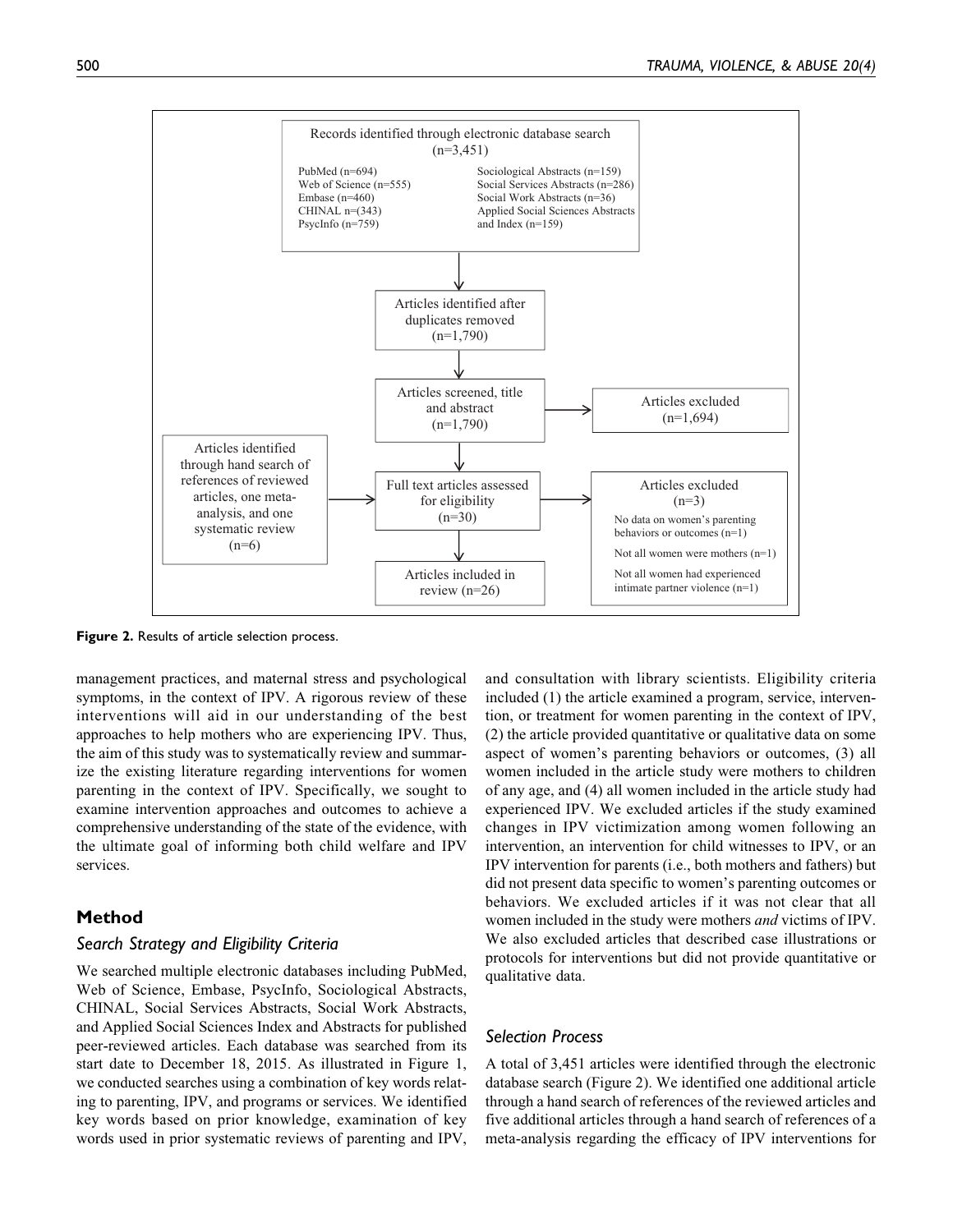women and children in joint treatment (Hackett, McWirter, & Lesher, 2016) and a systematic review of interventions for children exposed to IPV (Rizo, Macy, Ermentrout, & Johns, 2011). After duplicate articles were removed, 1,790 unique articles remained. We reviewed the titles and abstracts of these articles for eligibility and excluded ineligible articles. We further reviewed the full text of 30 articles for eligibility and identified 26 articles as meeting the full eligibility criteria for inclusion.

### Data Abstraction

We conducted an in-depth examination of the 26 articles meeting full eligibility criteria. To examine each article, we developed an abstraction tool specific to the aims of the review. We used this tool to systematically review each article and abstract information regarding aims of the article, study design and sample characteristics, program or intervention description, measures of mothers' parenting outcomes or behaviors, results, conclusions, implications, strengths, and limitations. Two of the coauthors independently reviewed each article and completed the abstraction forms. Final data from the abstraction forms were merged together, with the reviewers meeting to discuss and resolve any discrepancies in their independent review findings.

# **Results**

The 26 included articles evaluated the effectiveness of 19 distinct interventions for women parenting in the context of IPV. To present the results of our review, we organized the articles according to whether the intervention was primarily designed to target behaviors or outcomes in (1) the child  $(n = 4)$ , (2) both the mother and the child ( $n = 9$ ), or (3) the mother ( $n = 13$ ), as stated in the study's aims. We further organized the articles by study design: (1) randomized, (2) quasi-experimental, (3) observational, and (4) qualitative.

## Primary Target of the Intervention: Child

In the four articles in which the primary target of the intervention was children, the intervention's rationale was to diminish the adverse effects of IPV exposure on child wellbeing (Table 1).

Randomized studies. A randomized study design was used to examine the effectiveness of Child–Parent Psychotherapy in two articles (Lieberman, Ippen, & Van Horn, 2006; Lieberman, Van Horn, & Ippen, 2005). Mothers were recruited from referrals by local agencies, including IPV shelters, and the child had to have directly witnessed IPV in order for the mother and child to be eligible for inclusion in the study (Lieberman et al., 2005, 2006). Individual mother–child sessions focused on changing maladaptive behaviors, supporting developmentally appropriate interactions, and guiding the mother and child in creating a joint narrative about their IPV exposure (Lieberman et al., 2005, 2006). A significant decrease in maternal distress and avoidance symptoms was found for mothers who received the intervention, but not mothers in the case-management comparison group, from pre- to postintervention (Lieberman et al., 2005). In a follow-up of this randomized study, mothers who completed Parent–Child Psychotherapy displayed a significant decrease in maternal distress from preintervention to 6 months postintervention (Lieberman et al., 2006).

Observational studies. Two articles employed an observational design and recruited mothers and children from IPV shelters. One examined the involvement of mothers and children in various individual and group services offered by Safe Homes, an IPV shelter service, over 4 weeks (Gibson & Gutierrez, 1991). Mothers receiving shelter at Safe Homes had good participation in individual counseling and a women's support group over 4 weeks (Gibson & Gutierrez, 1991). The second article examined the effectiveness of filial therapy in which mothers participated in group training sessions and individual mother–child play sessions that included live demonstrations and trainer supervision (Smith & Landreth, 2003). The child had to have directly witnessed IPV in order for the mother and child to be eligible for inclusion in the study (Smith & Landreth, 2003). Mothers' empathy, communication of acceptance, and willingness to allow the child to self-direct significantly increased from pre- to postintervention (Smith & Landreth, 2003).

# Primary Target of the Intervention: Mother and Child

In nine articles, the intervention was designed to target behaviors and outcomes in both the mother and the child (Table 2).

Randomized studies. A randomized design was used to assess two group interventions and a home-visiting intervention (Basu, Malone, Levendosky, & Dubay, 2009; McWhirter, 2011; Sullivan, Bybee, & Allen, 2002). In a group intervention that focused on maternal empathy, discipline, and communication and providing mothers with support around safety, child custody, and legal proceedings, there was no significant difference in anxiety and depressive symptoms between the intervention group and the wait-list comparison group at postintervention (Basu et al., 2009). McWhirter (2011) compared the effectiveness of a goal-oriented intervention focused on improving coping strategies and an emotion-focused intervention focused on creating healthy relationships among mothers living in a homeless shelter. A significant increase was observed from pre- to postintervention in family bonding, social support, depression, self-efficacy, readiness to change, and self-efficacy for discontinuing alcohol use for mothers in both interventions (McWhirter, 2011). Only mothers in the goal-oriented intervention significantly decreased alcohol use from pre- to postintervention (McWhirter, 2011). In the homevisiting intervention, trained paraprofessionals helped mothers living in IPV shelters access community resources and develop mothering-related skills and knowledge (Sullivan et al., 2002).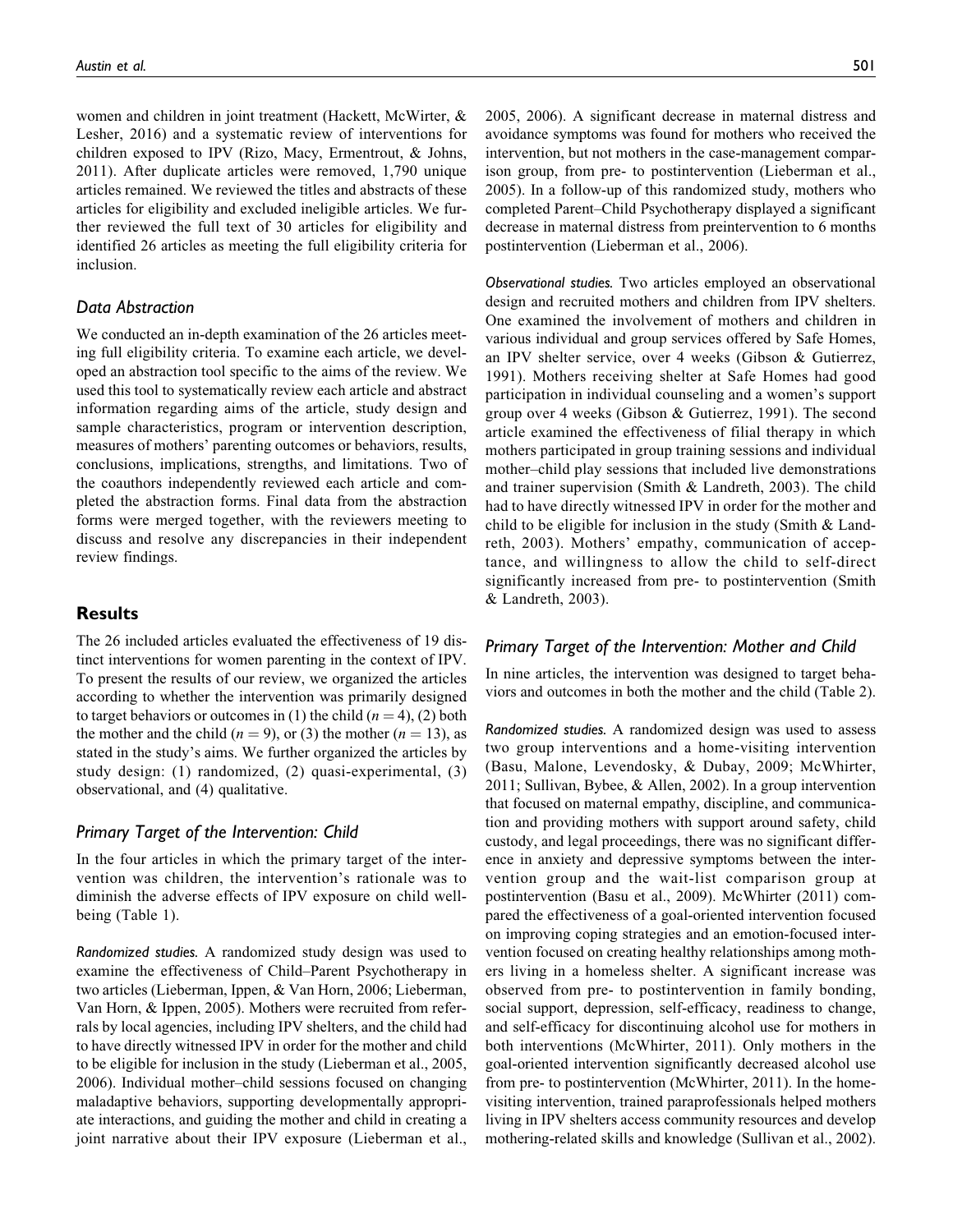| Study Design: Randomized                       |                                                                                                                                                                                                                                                                                                                                       |                                                                                                                                                                                                                                                                                                                                                                                                                                                                                                                                                                                                                                                                                                 |                                                                                                                           |                                                                                                                                                                                                                                                                                                                                                                                                                                                                                                                                                                                                     |
|------------------------------------------------|---------------------------------------------------------------------------------------------------------------------------------------------------------------------------------------------------------------------------------------------------------------------------------------------------------------------------------------|-------------------------------------------------------------------------------------------------------------------------------------------------------------------------------------------------------------------------------------------------------------------------------------------------------------------------------------------------------------------------------------------------------------------------------------------------------------------------------------------------------------------------------------------------------------------------------------------------------------------------------------------------------------------------------------------------|---------------------------------------------------------------------------------------------------------------------------|-----------------------------------------------------------------------------------------------------------------------------------------------------------------------------------------------------------------------------------------------------------------------------------------------------------------------------------------------------------------------------------------------------------------------------------------------------------------------------------------------------------------------------------------------------------------------------------------------------|
| Citation                                       | Sample                                                                                                                                                                                                                                                                                                                                | ention<br>Interv                                                                                                                                                                                                                                                                                                                                                                                                                                                                                                                                                                                                                                                                                | Parenting Behaviors/Outcomes                                                                                              | Strengths and Limitations                                                                                                                                                                                                                                                                                                                                                                                                                                                                                                                                                                           |
| Van Horn,<br>and Ippen<br>Lieberman,<br>(2005) | Perpetrator not living in the<br>Mothers referred for concerns<br>$N = 65$ mothers and 65 children<br>mother's parenting after child<br>Child exposed to IPV as<br>reported by mother on<br>Conflict Tactics Scale<br>about child's behavior or<br>Eligibility criteria:<br>witnessed IPV<br>$(3-5 \text{ years})$<br>home<br>Sample: | Weekly I-hr individual mother-<br>separate sessions for mother as<br>Sessions led by trained clinical<br>child sessions for 50 weeks;<br>Child-Parent Psychotherapy<br>Case management<br>psychologists<br>Comparison group:<br>indicated<br>ention:<br>Interv<br>$\overline{\phantom{a}}$<br>$\overline{1}$                                                                                                                                                                                                                                                                                                                                                                                    | Maternal distress (Symptoms<br>PTSD symptoms (clinician<br>administered PTSD Scale)<br>Checklist-90 Revised)<br>Measures: | No parenting behavior or parent-<br>Recruitment from the community<br>oint mother-child and individual<br>Attention to intervention fidelity<br>Mother self-report and clinician<br>sessions, difficult to evaluate<br>child relationship outcomes<br>Variable number of therapy<br>ather than IPV shelters<br>Intervention manualized<br>administered measures<br>effects of intervention<br>Randomized<br>sessions<br>Limitations:<br>Strengths:<br>$\overline{\phantom{a}}$                                                                                                                      |
| Ippen, and<br>Van Horn<br>Lieberman,<br>(2006) | Perpetrator not living in the<br>Mothers referred for concerns<br>$N = 50$ mothers and 50 children<br>mother's parenting after child<br>Child exposed to IPV as<br>reported by mother on<br>Conflict Tactics Scale<br>about child's behavior or<br>Eligibility criteria:<br>witnessed IPV<br>$(3-5 \text{ years})$<br>home<br>Sample: | separate sessions for mother as<br>Weekly I-hr individual mother-<br>Sessions led by trained clinical<br>Child-Parent Psychotherapy<br>child sessions for 50 weeks;<br>Case management<br>psychologists<br>Comparison group:<br>indicated<br>ention:<br>Intery<br>$\begin{array}{c} \rule{0pt}{2ex} \rule{0pt}{2ex} \rule{0pt}{2ex} \rule{0pt}{2ex} \rule{0pt}{2ex} \rule{0pt}{2ex} \rule{0pt}{2ex} \rule{0pt}{2ex} \rule{0pt}{2ex} \rule{0pt}{2ex} \rule{0pt}{2ex} \rule{0pt}{2ex} \rule{0pt}{2ex} \rule{0pt}{2ex} \rule{0pt}{2ex} \rule{0pt}{2ex} \rule{0pt}{2ex} \rule{0pt}{2ex} \rule{0pt}{2ex} \rule{0pt}{2ex} \rule{0pt}{2ex} \rule{0pt}{2ex} \rule{0pt}{2ex} \rule{0pt}{$<br>$\mathsf I$ | Maternal distress (Symptoms<br>Checklist-90 Revised)<br>Measures:                                                         | No parenting behavior or parent-<br>Follow-up and high retention at 6<br>Recruitment from the community<br>oint mother-child and individual<br>Attention to intervention fidelity<br>ollow-up had younger children<br>Self-report maternal outcomes<br>At 6 months postintervention,<br>Mothers and children lost to<br>Variable number of sessions,<br>groups differed on child sex<br>child relationship outcomes<br>difficult to evaluate effects<br>months postintervention<br>Intervention manualized<br>rather than IPV shelters<br>Randomized<br>sessions<br>Limitations:<br>έ<br>Strengths: |

Table 1. Primary Target of Intervention: Children. Table 1. Primary Target of Intervention: Children.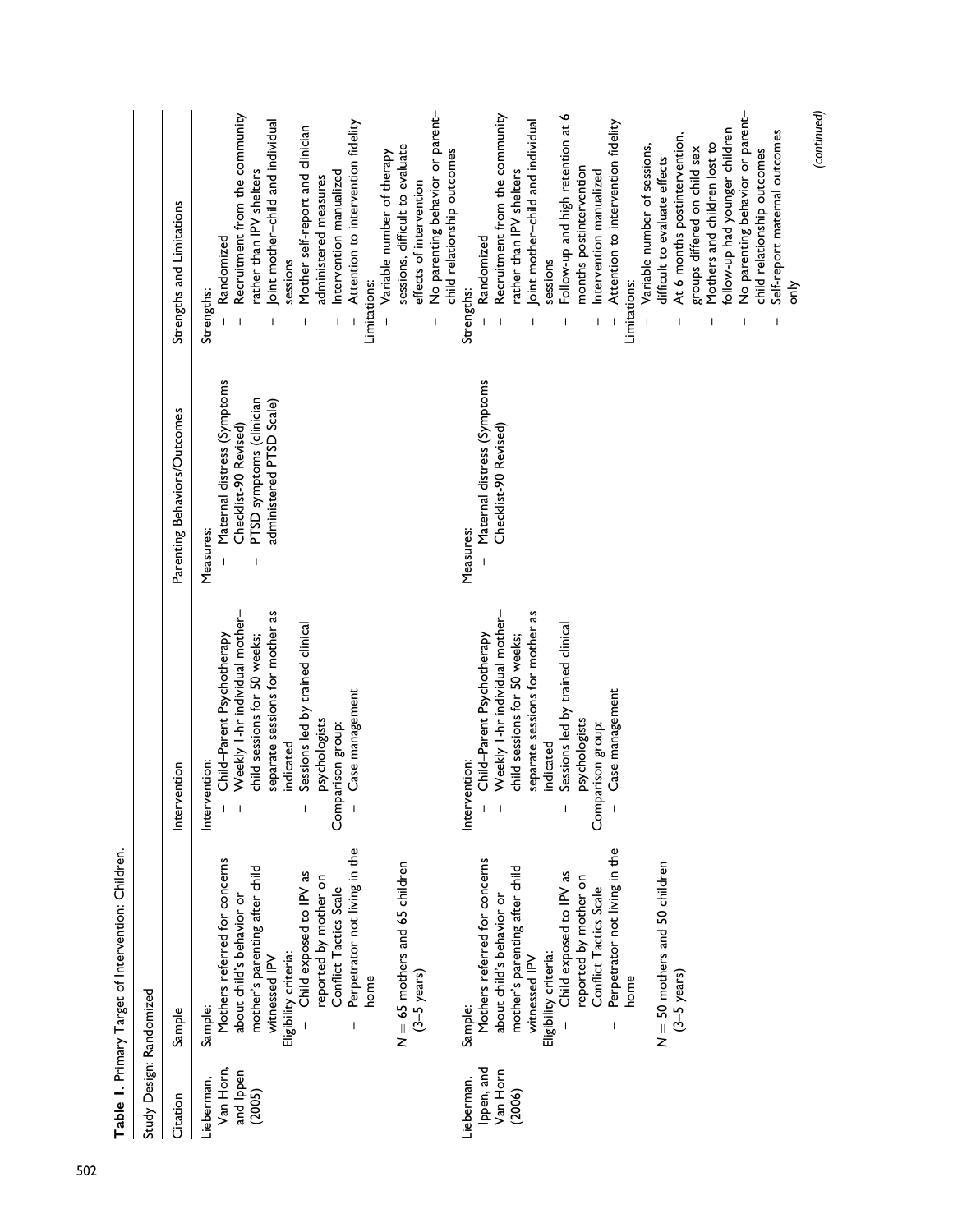| Study design: Observational<br>Table 1. (continued) |                                                                                                                                                                                                                                                          |                                                                                                                                                                                                                                                                                                                          |                                                                                                                                        |                                                                                                                                                                                                                                                                                                                                                                                                                                                                                                                                                                                                                                                                                                                                   |
|-----------------------------------------------------|----------------------------------------------------------------------------------------------------------------------------------------------------------------------------------------------------------------------------------------------------------|--------------------------------------------------------------------------------------------------------------------------------------------------------------------------------------------------------------------------------------------------------------------------------------------------------------------------|----------------------------------------------------------------------------------------------------------------------------------------|-----------------------------------------------------------------------------------------------------------------------------------------------------------------------------------------------------------------------------------------------------------------------------------------------------------------------------------------------------------------------------------------------------------------------------------------------------------------------------------------------------------------------------------------------------------------------------------------------------------------------------------------------------------------------------------------------------------------------------------|
| Citation                                            | Sample                                                                                                                                                                                                                                                   | Intervention                                                                                                                                                                                                                                                                                                             | Parenting Behaviors/Outcomes                                                                                                           | Strengths and Limitations                                                                                                                                                                                                                                                                                                                                                                                                                                                                                                                                                                                                                                                                                                         |
| Gutierrez<br>Gibson and<br>(1991)                   | Mothers recruited from Safe<br>$N = 4$ mothers and their children<br>relocated by Safe Homes to<br>Mothers reported history<br>Mothers and children<br>live with host family<br>Eligibility criteria:<br>Homes<br>of IPV<br>$( \geq 5$ years)<br>Sample: | Case management and referrals<br>Weekly, open-end separate<br>mother and child groups<br>Individual counseling<br>Comparison group:<br>Intervention:<br>None                                                                                                                                                             | conference regarding children<br>counseling, women's support<br>group, parenting group, and<br>Attendance in individual<br>Measures:   | No data on level of engagement or<br>Joint mother-child sessions and<br>Intervention incorporated into<br>Recruitment from IPV shelter<br>High session attendance rate<br>Short data collection period<br>limiting generalizability<br>separate peer groups<br>No outcome data<br>existing services<br>time in services<br>Limitations:<br>Strengths:<br>$\overline{\phantom{a}}$<br>$\overline{\phantom{a}}$                                                                                                                                                                                                                                                                                                                     |
| Landreth<br>Smith and<br>(2003)                     | $N = 11$ mothers and $11$ children<br>Mothers recruited from one<br>Mothers experienced IPV<br>Child witnessed IPV<br>IPV shelter and one<br>homeless shelter<br>Eligibility criteria:<br>$(4-10$ years)<br>Sample:                                      | mother-child play sessions over<br>each mother-child play session;<br>supervision by therapist during<br>None for maternal outcomes<br>12 1.5-hr parent training and<br>Live demonstrations and<br>personalized instruction<br>Sessions led by doctoral<br>Comparison group:<br>2-3 weeks<br>candidates<br>Intervention: | Adult-Child Interaction scored<br>(Measurement of Empathy in<br>from observed mother-child<br>Empathic behaviors<br>play)<br>Measures: | Intervention delivered by mothers,<br>not therapists, reducing number of<br>placing emphasis on mother-child<br>not represent typical interactions<br>trained professionals needed and<br>Characteristics of IPV exposure<br>Mother-child interactions blind<br>interaction in study setting may<br>Observation of mother-child<br>Trained observer rating of<br>Actual scores for maternal<br>Recruitment from IPV and<br>No comparison group for<br>homeless shelters limiting<br>mother-child interaction<br>No attempts to ensure<br>outcomes not given<br>maternal outcomes<br>intervention fidelity<br>generalizability<br>not specified<br>relationship<br>coded<br>Limitations:<br>Strengths:<br>$\overline{\phantom{a}}$ |

Note. IPV = intimate partner violence;  $PTSD = post-tra$ umatic stress disorder. Note. IPV  $=$  intimate partner violence; PTSD  $=$  post-traumatic stress disorder.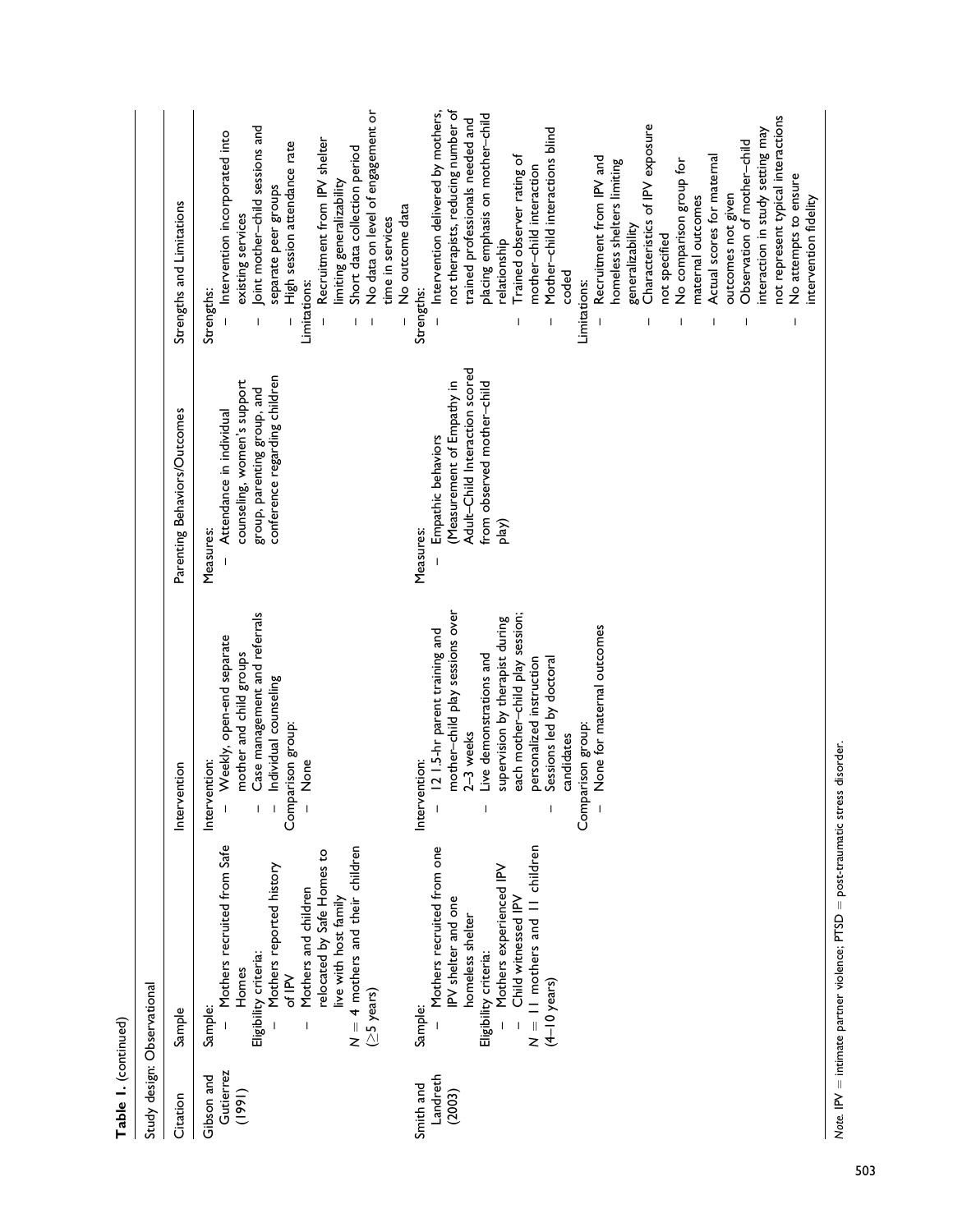| Study Design: Randomized                            |                                                                                                                                                                                                                                                                                                                                                       |                                                                                                                                                                                                                                                                                                            |                                                                                                                                                                                                                                                                                                                                                                                               |                                                                                                                                                                                                                                                                                                                                                                                                                                                                                                          |
|-----------------------------------------------------|-------------------------------------------------------------------------------------------------------------------------------------------------------------------------------------------------------------------------------------------------------------------------------------------------------------------------------------------------------|------------------------------------------------------------------------------------------------------------------------------------------------------------------------------------------------------------------------------------------------------------------------------------------------------------|-----------------------------------------------------------------------------------------------------------------------------------------------------------------------------------------------------------------------------------------------------------------------------------------------------------------------------------------------------------------------------------------------|----------------------------------------------------------------------------------------------------------------------------------------------------------------------------------------------------------------------------------------------------------------------------------------------------------------------------------------------------------------------------------------------------------------------------------------------------------------------------------------------------------|
| Citation                                            | Sample                                                                                                                                                                                                                                                                                                                                                | Intervention                                                                                                                                                                                                                                                                                               | Parenting Behaviors/Outcomes                                                                                                                                                                                                                                                                                                                                                                  | Strengths and Limitations                                                                                                                                                                                                                                                                                                                                                                                                                                                                                |
| Levendosky,<br>Basu, Malone,<br>and Dubay<br>(2009) | by local agencies and IPV shelters<br>$N = 36$ mothers and 19 children (3-12<br>Mothers and children recruited<br>Mother experienced IPV<br>Eligibility criteria:<br>years)<br>Sample:                                                                                                                                                                | Weekly 1.5-hr separate mother and<br>Sessions led by paraprofessionals or<br>osychology, social work, family, and<br>child group sessions for 10 weeks<br>Mothers ending intervention early<br>doctoral students (clinical<br>thild ecology)<br>Comparison group:<br>Wait-list<br>Intervention:            | Anxiety (Brief Symptom<br>Depressive symptoms<br><b>Beck Depression</b><br>Inventory)<br>nventory)<br>Measures:                                                                                                                                                                                                                                                                               | No attempts to ensure intervention fidelity<br>Provided free transportation and childcare<br>No parenting behavior or parent-child<br>Self-report maternal outcomes only<br>Examine barriers to participation<br>Follow-up at 3 and 6 months<br>Analysis not intent-to-treat<br>Intervention manualized<br>Convenience sample<br>postintervention<br>High attrition<br>Randomized<br>Limitations:<br>Strengths:                                                                                          |
| McWhirter<br>(2011)                                 | Child present during at least one<br>Mothers with history of IPV and<br>Mother scored 15 or higher on<br>$N = 46$ mothers (18–47 years) and 48<br>incident of IPV in the past year<br>a child witness recruited from<br>HITS (hurt-insult-threaten-<br>homeless shelters<br>children (6-12 years)<br>scream tool)<br>Eligibility criteria:<br>Sample: | Weekly group sessions for 5 weeks<br>separate mother and child sessions<br>Sessions led by licensed counselors<br>ntervention and emotion-focused<br>2 interventions: goal-oriented<br>and joint family sessions<br>Other intervention<br>Comparison group:<br>ntervention<br>Intervention:<br>$\mathsf I$ | Social support (Quality of<br>discontinuing alcohol use<br>Self-efficacy (Generalized<br>Family bonding (Student<br>Depression (Center for<br>(Readiness to Change/<br>Epidemiologic Studies<br>Social Support Scale)<br>Readiness to change<br>Protective Factors)<br>Survey of Risk and<br>Confidence Ruler)<br>Depression Scale)<br>Self-Efficacy Scale)<br>Self-efficacy for<br>Measures: | Individual mother and child session and joint<br>Intervention focus and measures selected in<br>Comparison of two active treatments<br>Recruitment from a homeless shelter<br>collaboration with homeless shelter<br>Self-report maternal outcomes only<br>Attention to intervention fidelity<br>Not intent-to-treat analysis<br>Intervention manualized<br>providers and residents<br>relationship outcomes<br>limiting generalizability<br>family sessions<br>Randomized<br>Limitations:<br>Strengths: |
| Sullivan, Bybee,<br>and Allen<br>(2002)             | N = 78 mothers (mean 31 years) and 78<br>children (7–11 years)<br>Mothers experienced physical<br>partner in previous 4 months<br>organization, and state social<br>Mothers recruited from IPV<br>shelter, community-based<br>violence from an intimate<br>services department<br>Eligibility criteria:<br>Sample:                                    | At least twice weekly visits (total of<br>5-8 hr per week) for 16 weeks<br>Visits conducted by trained<br>paraprofessional<br>Not described<br>Comparison group:<br>Intervention:                                                                                                                          | Depression (Center for<br>Self-esteem (Rosenberg<br>Social support (9 items)<br>Quality of life (9 items)<br>Self-Esteem Inventory)<br>Epidemiologic Studies<br>Depression Scale)<br>Alcohol use<br>Measures:<br>-1                                                                                                                                                                           | Intervention was flexible, more difficult to<br>Intervention flexible to mother and child<br>Mothers recruited from IPV shelters and<br>Follow-up at 4 months postintervention<br>service providers limiting generalizability<br>Self-report maternal outcomes only<br>Randomized<br>evaluate<br>Limitations:<br>Strengths:                                                                                                                                                                              |

(continued)

Table 2. Primary Target of Intervention: Mothers and Children.

Table 2. Primary Target of Intervention: Mothers and Children.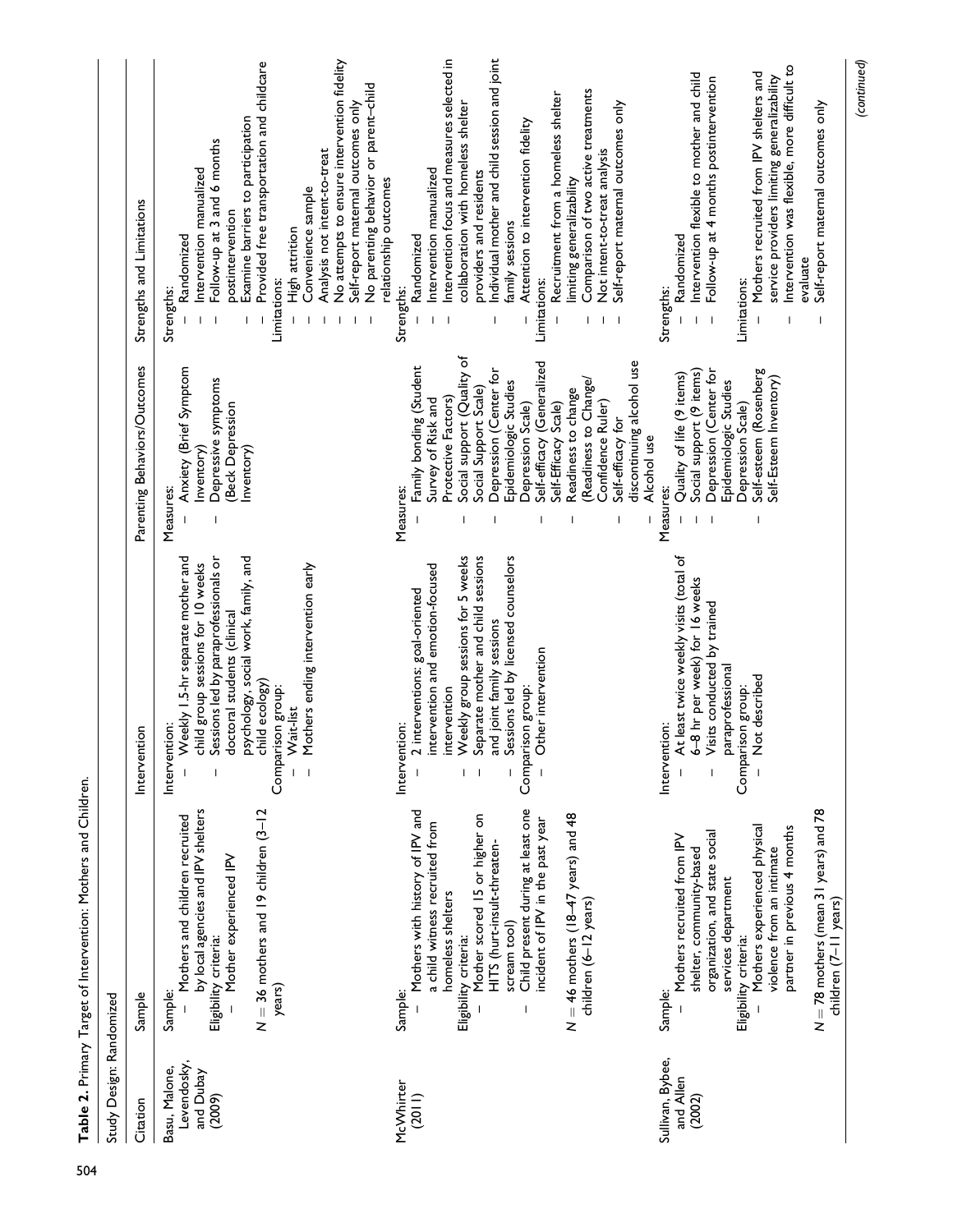| t |
|---|
|   |
|   |
|   |
|   |
|   |
|   |
|   |

|   | J    |  |
|---|------|--|
| i | ֚֡֡֡ |  |
|   |      |  |

| Citation                                              | Sample                                                                                                                                                                                                                                            | Intervention                                                                                                                                                                                                                                                                             | Parenting Behaviors/Outcomes                                                                                                                                           | Strengths and Limitations                                                                                                                                                                                                                                                                                                                                                                                                                                                                                                                                                                                                                                                                                                                                                                                                                                                                                        |
|-------------------------------------------------------|---------------------------------------------------------------------------------------------------------------------------------------------------------------------------------------------------------------------------------------------------|------------------------------------------------------------------------------------------------------------------------------------------------------------------------------------------------------------------------------------------------------------------------------------------|------------------------------------------------------------------------------------------------------------------------------------------------------------------------|------------------------------------------------------------------------------------------------------------------------------------------------------------------------------------------------------------------------------------------------------------------------------------------------------------------------------------------------------------------------------------------------------------------------------------------------------------------------------------------------------------------------------------------------------------------------------------------------------------------------------------------------------------------------------------------------------------------------------------------------------------------------------------------------------------------------------------------------------------------------------------------------------------------|
| <b>Zebell</b> (2010)<br>Timmer, Ware,<br>Urquiza, and | - Child exposed to IPV<br>Total N = 129 mothers (mean 28 years)<br>children's externalizing behavior<br>welfare or court mandate for<br>Mothers referred by child<br>and 129 children (2-8 years)<br>Eligibility criteria:<br>problems<br>Sample: | and therapist-coached parent-child<br>Mothers and children not exposed<br>Parent-Child Interaction Therapy<br>14-20 weeks of didactic training<br>Comparison group:<br>interactions<br>val op<br>Intervention:                                                                           | Maternal stress (Parenting<br>Revised or Brief Symptom<br>Psychological symptoms<br>(Symptom Checklist-90<br>Stress Inventory-Short<br>nventory)<br>Form)<br>Measures: | symptoms changed during intervention, but<br>therapists during interactions with children<br>and all received services from child welfare<br>Missing preintervention measures for some<br>No attempts to ensure intervention fidelity<br>Mothers received real-time feedback from<br>children's externalizing behavior problems<br>Self-report maternal outcomes, potential<br>Low participation rate and high attrition<br>Controlled for potential confounders in<br>for reporting, or social desirability bias<br>Scale measuring maternal psychological<br>No parenting behavior or parent-child<br>results were not presented separately<br>Non-IPV exposed comparison group<br>Mothers referred for treatment of<br>Examined effects of an established<br>agencies limiting generalizability<br>manualized intervention<br>relationship outcomes<br>participants<br>analysis<br>Limitations:<br>Strengths: |
| Waldman-Levi<br>Weintraub<br>(2015)<br><b>Pd</b>      | $N = 37$ mothers (18–45 years) and 37<br>Mothers recruited from eight<br>Mother experienced IPV<br>IPV shelters in Israel<br>children (I-6 years)<br>Eligibility criteria:<br>Sample:                                                             | Family Intervention for Improving<br>Playroom program (mothers and<br>Occupational Performance<br>Eight individual mother-child 30-<br>min sessions<br>Sessions led by occupational<br>therapists<br>children played in structured<br>environment)<br>Comparison group:<br>Intervention: | Mother-child interaction<br>Behavior of videotaped<br>(Coding Interaction<br>sessions<br>Measures:                                                                     | Observation of mother-child interaction in<br>therapists during interactions with children<br>Mothers received real-time feedback from<br>Trained observer rating of mother-child<br>No control for potential confounders in<br>study setting may not represent typical<br>intervention delivery depended shelter<br>Recruitment from IPV shelters limiting<br>Outcome specific to the parent-child<br>Shelter selection for recruitment and<br>space, availability, and programming<br>Attention to intervention fidelity<br>Intervention manualized<br>Comparison group<br>generalizability<br>High attrition<br>relationship<br>interactions<br>interaction<br>analysis<br>Limitations:<br>Strengths:                                                                                                                                                                                                         |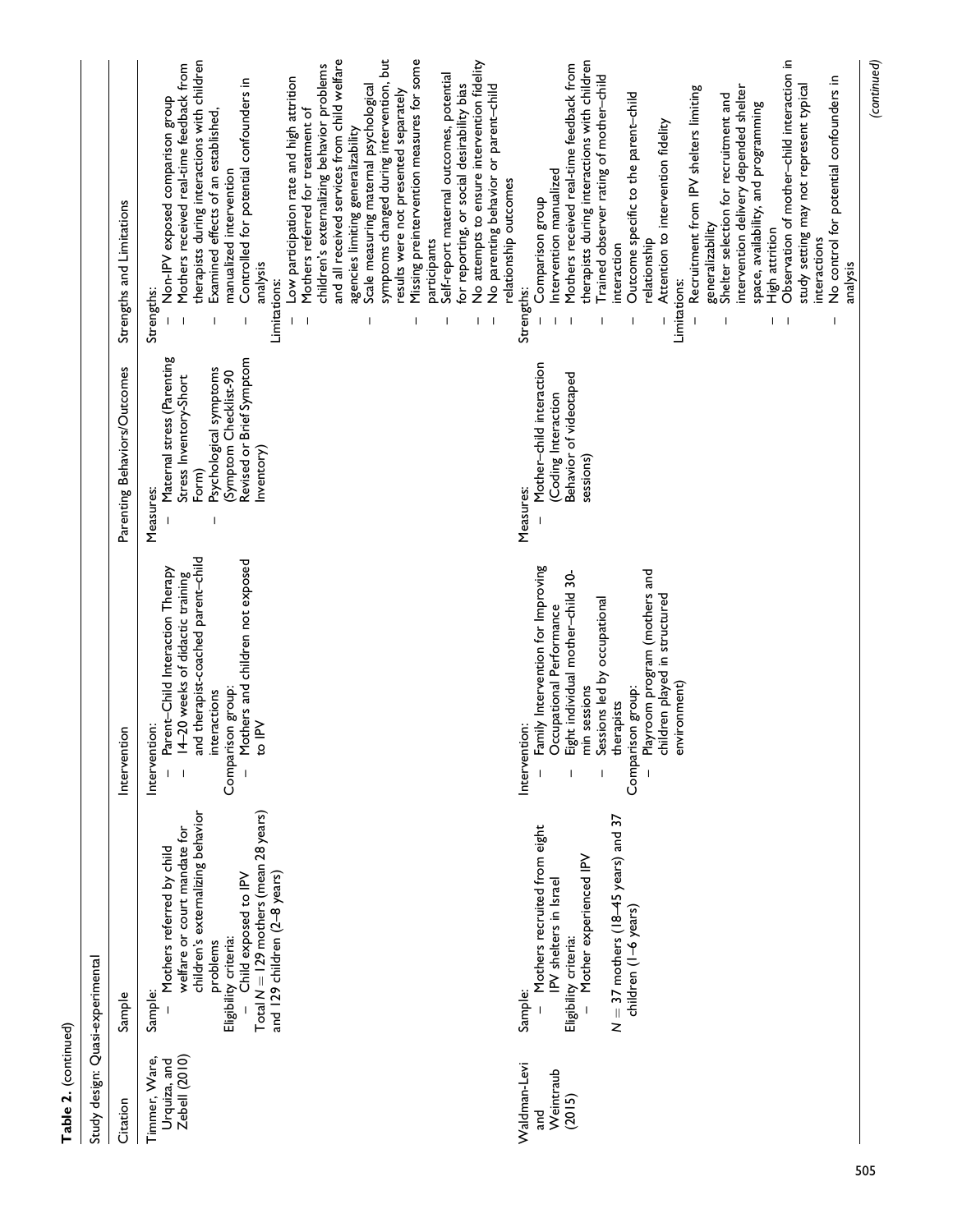| Table 2. (continued)                            |                                                                                                                                                                                                                                                                                    |                                                                                                                                                                                                                                                |                                                                                                                            |                                                                                                                                                                                                                                                                                                                                            |
|-------------------------------------------------|------------------------------------------------------------------------------------------------------------------------------------------------------------------------------------------------------------------------------------------------------------------------------------|------------------------------------------------------------------------------------------------------------------------------------------------------------------------------------------------------------------------------------------------|----------------------------------------------------------------------------------------------------------------------------|--------------------------------------------------------------------------------------------------------------------------------------------------------------------------------------------------------------------------------------------------------------------------------------------------------------------------------------------|
| Study design: Observational                     |                                                                                                                                                                                                                                                                                    |                                                                                                                                                                                                                                                |                                                                                                                            |                                                                                                                                                                                                                                                                                                                                            |
| Citation                                        | Sample                                                                                                                                                                                                                                                                             | Intervention                                                                                                                                                                                                                                   | Parenting Behaviors/Outcomes                                                                                               | Strengths and Limitations                                                                                                                                                                                                                                                                                                                  |
| Atkinson, and<br>Ducharme,<br>Poulton<br>(2000) | Mothers and children referred<br>$N = 9$ mothers (28-37 years) and 15<br>reported on Conflict Tactics<br>Mother experienced IPV as<br>Child had severe behavior<br>by social service agencies<br>Eligibility criteria:<br>children (3-10 years)<br>problems<br>$S$ cale<br>Sample: | Individual parent-led sessions with<br>14-29 weeks of group training<br>None for maternal outcomes<br>Errorless compliance training<br>Comparison group:<br>sessions<br>children<br>Intervention:<br>$\bar{\rm I}$<br>$\overline{\phantom{a}}$ | Maternal stress (Parenting<br>Stress Index)<br>Measures:                                                                   | Recruitment from several local agencies<br>Limited information on the intervention<br>No control for potential confounders<br>No comparison group for maternal<br>Follow-up at 1, 3, and 6 months<br>Convenience sample<br>postintervention<br>High attrition<br>outcomes<br>Limitations:<br>Strengths:                                    |
|                                                 |                                                                                                                                                                                                                                                                                    |                                                                                                                                                                                                                                                |                                                                                                                            | No parenting behavior or parent-child<br>relationship outcomes                                                                                                                                                                                                                                                                             |
| Smith, Belton,                                  | Samples:                                                                                                                                                                                                                                                                           | Intervention:                                                                                                                                                                                                                                  | Measures:                                                                                                                  | Self-report maternal outcomes only<br>Strengths:                                                                                                                                                                                                                                                                                           |
| Taylor (2015)<br>Fisher, and<br>Barnard,        | - Mothers referred by nurses and<br>Mother experienced IPV<br>social workers<br>Eligibility criteria:                                                                                                                                                                              | Weekly 2-hr joint mother-child<br>Separate peer group sessions<br>Domestic Abuse Recovering<br>sessions for 10 weeks<br>Together<br>$\mathsf I$                                                                                                | control of child's behavior<br>Self-esteem (Rosenberg<br>Parental efficacy and<br>(Parental Locus of<br>Self-Esteem Scale) | Joint mother-child sessions and separate<br>Qualitative interviews with practitioners<br>Intervention manualized<br>peer group sessions<br>postintervention                                                                                                                                                                                |
|                                                 | $N = 200$ mothers and 200 children (7–<br>II years)                                                                                                                                                                                                                                | None for maternal outcomes<br>Comparison group:                                                                                                                                                                                                | Acceptance and Rejection<br>Parental acceptance and<br>rejection (Parental<br>Questionnaire)<br>Control Scale)             | Outcomes specific to parenting behaviors<br>Follow-up at 6 months postintervention<br>Convenience sample, few details on<br>Self-report maternal outcomes only<br>No comparison group for maternal<br>recruitment, or sample<br>High attrition<br>outcomes<br>Limitations:<br>-1                                                           |
| Sullivan, Egan,<br>and Gooch<br>(2004)          | - Mothers and children recruited<br>$N = 46$ mothers and 79 children<br>Mother experienced IPV<br>from a clinical agency<br>Eligibility criteria:<br>Sample:                                                                                                                       | Joint group session for mothers and<br>9 weeks of separate mother and<br>child group sessions<br>Comparison group:<br>children<br>Intervention:<br>None<br>$\sf I$                                                                             | Maternal stress (Parenting<br>Stress Index)<br>Measures:                                                                   | Joint therapy sessions and separate peer<br>Clinical sample from one agency limiting<br>Few details regarding recruitment or<br>Self-report maternal outcomes only<br>No measure of parenting skills<br>No comparison group<br>group sessions<br>generalizability<br>High attrition<br>sample<br>Limitations:<br>Strengths:<br>$\mathsf I$ |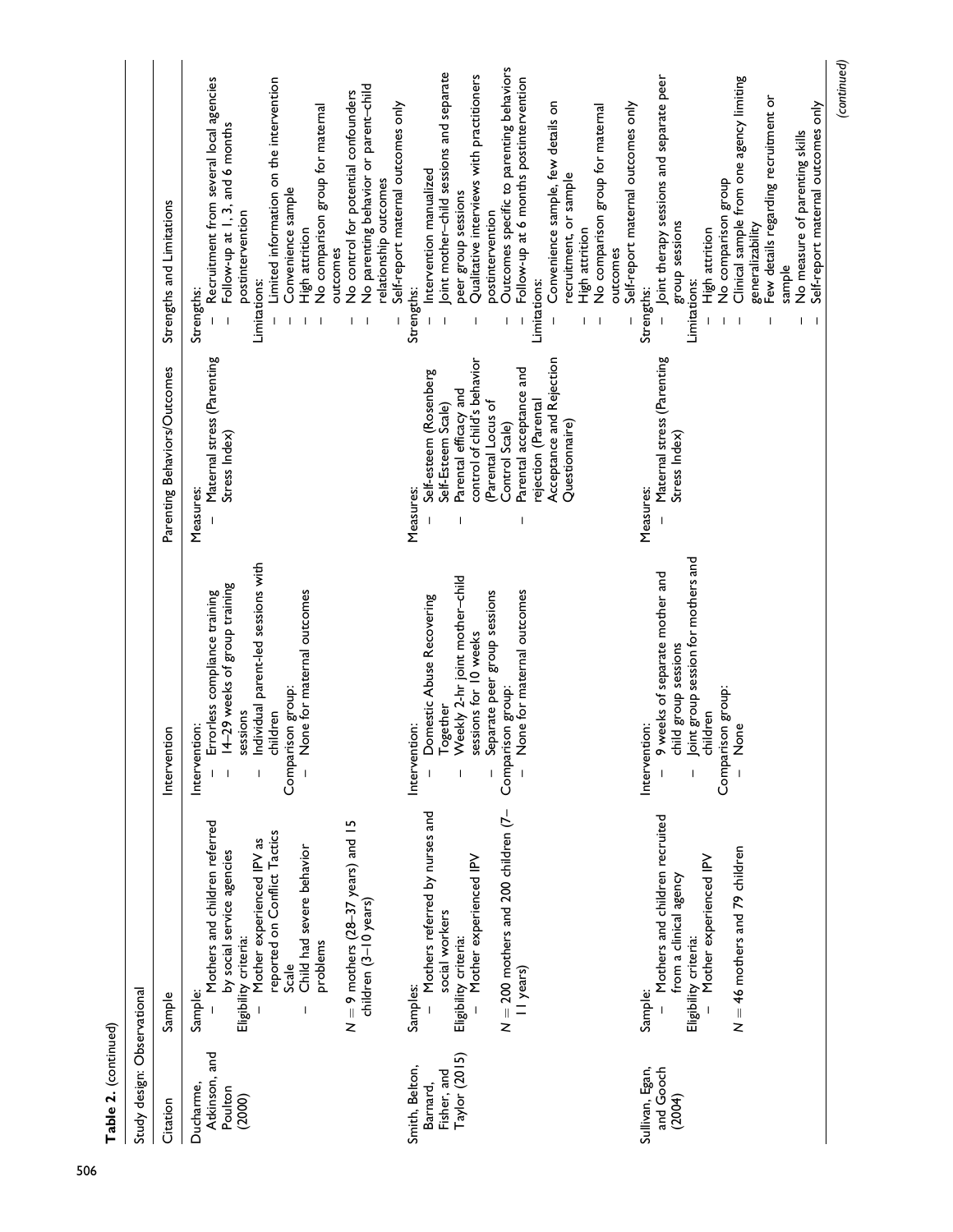| ۰ |
|---|
|   |
| c |
|   |
|   |

| Study design: Qualitative |                                                                                                                                                                                          |                                                                                                                                                                                                                                                                    |                                                                                                                                                               |                                                                                                                                                                                                                                                                                                                                                                                                                                                                                                                            |
|---------------------------|------------------------------------------------------------------------------------------------------------------------------------------------------------------------------------------|--------------------------------------------------------------------------------------------------------------------------------------------------------------------------------------------------------------------------------------------------------------------|---------------------------------------------------------------------------------------------------------------------------------------------------------------|----------------------------------------------------------------------------------------------------------------------------------------------------------------------------------------------------------------------------------------------------------------------------------------------------------------------------------------------------------------------------------------------------------------------------------------------------------------------------------------------------------------------------|
| Citation                  | Sample                                                                                                                                                                                   | Intervention                                                                                                                                                                                                                                                       | Parenting Behaviors/Outcomes                                                                                                                                  | Strengths and Limitations                                                                                                                                                                                                                                                                                                                                                                                                                                                                                                  |
| Dodd (2009)               | - Mothers and children recruited<br>$N = 10$ mothers and their children<br>from social services in the<br>- Mother experienced IPV<br>United Kingdom<br>Eligibility criteria:<br>Sample: | Sessions led by staff from family and<br>"Theraplay" activities for mothers<br>children's center and women's<br>Therapeutic play sessions for<br>Weekly parenting group<br>refuge center<br>and children<br>Comparison group:<br>children<br>Intervention:<br>None | (Parenting Typical Hassles<br>Evaluation of intervention<br>semistructured individual<br>Parenting typical hassles<br>interviews)<br>Scale)<br>Measures:<br>I | Data from qualitative interviews focused on<br>No attempts to ensure quality or accuracy<br>Intervention flexible to mother and child<br>Convenience sample, but few details on<br>intervention impacts on children rather<br>- Incorporated an existing therapeutic<br>Self-report maternal outcomes only<br>than on mothers and parenting<br>intervention, "Theraplay"<br>recruitment or sample<br>No comparison group<br>of qualitative data<br>needs<br>Limitations:<br>Strengths:<br>$\overline{1}$<br>$\overline{1}$ |

 $Note.$  IPV  $=$  intimate partner violence.  $Note.$  IPV  $=$  intimate partner violence.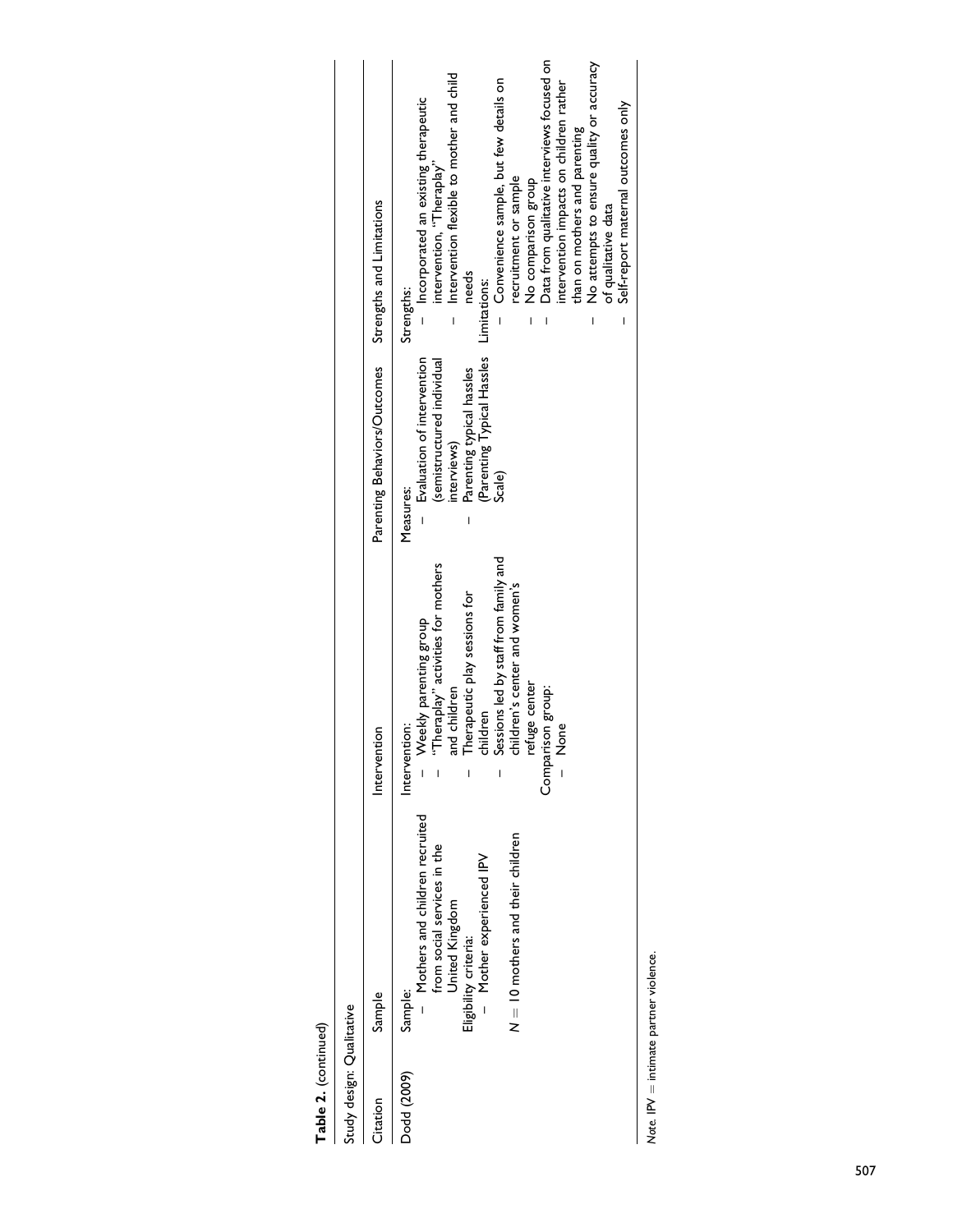There was no significant change over the course of the intervention in quality of life or social support for mothers in the intervention or comparison groups, but mothers in the intervention group experienced significant decreases in depression and increases in self-esteem (Sullivan et al., 2002).

Quasi-experimental studies. A quasi-experimental design was used to examine two individual interventions, Parent–Child Interaction Therapy and the Family Intervention for Improving Occupational Performance (Timmer, Ware, Urquiza, & Zebell, 2010; Waldman-Levi & Weintraub, 2015). Parent–Child Interaction Therapy focused on mothers' use of behavior descriptions, reflections, and praises in interactions with their child and on improving child compliance among mothers and children who had experienced IPV compared to those who had not experienced IPV (Timmer et al., 2010). Overall, there were few significant changes over time and no significant differences between groups for maternal stress or psychological symptoms (Timmer et al., 2010). The Family Intervention for Improving Occupational Performance was examined among mothers recruited from Israeli IPV centers and focused on improving mother–child interactions through guided sessions with a trained therapist (Waldman-Levi & Weintraub, 2015). Compared to a playroom program, mothers in the intervention showed significantly greater improvement in limit setting from pre- to postintervention, but there were no significant differences in involvement, reciprocity, or negative states (Waldman-Levi & Weintraub, 2015).

Observational studies. An observational study design was used in three articles to examine group interventions (Ducharme, Atkinson, & Poulton, 2000; Smith, Belton, Barnard, Fisher, & Taylor, 2015; Sullivan, Egan, & Gooch, 2004). In one, errorless compliance training focused on reducing confrontational mother– child interactions in children with severe behavior problems and mothers who had experienced IPV (Ducharme et al., 2000). A significant decrease in maternal stress was observed from pre- to postintervention (Ducharme et al., 2000). For mothers who participated in Domestic Abuse Recovering Together, an intervention focused on improving the mother–child relationship, there was a significant increase in maternal self-esteem, efficacy and control of child's behavior, and warmth and acceptance from preintervention to postintervention and 6 months postintervention (Smith et al., 2015). There was also a significant decrease in maternal indifference, neglect, and rejection from pre- to postintervention (Smith et al., 2015). After a group intervention addressing safety planning, parenting skills, and mother–child communication, there was a significant decrease in maternal isolation, life stress, and total stress (Sullivan et al., 2004). There were no changes in maternal competence, attachment, role restriction, or depression (Sullivan et al., 2004).

Qualitative studies. Qualitative methods were used in one article to assess a group intervention designed to promote positive parenting and secure attachments in the United Kingdom (Dodd, 2009). Women who participated in a weekly parenting group and play activities for mothers and children appreciated the social support offered by the group sessions, and group leaders found mothers to be more positive toward their children and have better self-esteem postintervention (Dodd, 2009).

## Primary Target of the Intervention: Mother

In 13 articles, the primary target of the intervention was the mother (Table 3). In nine articles, the child also received some type of service or was included in some part of the intervention (Graham-Bermann & Miller, 2013; Graham-Bermann & Miller-Graff, 2015; Grip, Almqvist, & Broberg, 2011; Howell et al., 2014; Jouriles et al., 2001, 2009; Keeshin, Oxman, Schindler, & Campbell, 2015; Kerney & Cushing, 2012; McDonald et al., 2006).

Randomized studies. A randomized study design was used in three articles to examine Project Support, a home-visiting intervention intended to reduce conduct problems among children of mothers who had experienced IPV and were transitioning from an IPV shelter to a new home (Jouriles et al., 2001, 2009; McDonald, Jouriles, Ramisetty-Mikler, Caetano, & Green, 2006). Compared to a group of mothers who did not receive home visits, mothers assigned to Project Support had significantly higher levels of child management skills immediately postintervention, and significantly fewer mothers reported using aggressive child management strategies at 24 months postintervention (Jouriles et al., 2001; McDonald et al., 2006). There were no differences between groups with respect to mothers' psychological distress or the number of mothers who returned to their abusive partner (Jouriles et al., 2001; McDonald et al., 2006). In another study of Project Support, maternal inconsistency, physical and psychological aggression, negative affect, and harsh behavior significantly decreased in both mothers who received the intervention and comparison mothers, but decreases were more rapid in the intervention group (Jouriles et al., 2009). While psychiatric and trauma symptoms decreased in both groups during the intervention, symptoms continued to decrease for the intervention group only during follow-up (Jouriles et al., 2009).

Quasi-experimental studies. A quasi-experimental study design was used in four articles to assess group interventions (Graham-Bermann & Miller, 2013; Graham-Bermann & Miller-Graff, 2015; Howell et al., 2014; Peled, Davidson-Arad, & Perel, 2010). Three of these articles assessed the Moms' Empowerment Program, an intervention focused on strengthening mothers' social and instrumental support, developing skills for coping with the effects of IPV, and improving parenting knowledge and communication (Graham-Bermann & Miller, 2013; Graham-Bermann & Miller-Graff, 2015; Howell et al., 2014). Among women recruited from a variety of local stakeholders, including IPV shelters, there was a significant decrease in posttraumatic stress symptoms for mothers who received the intervention, mothers whose children participated in a child-only intervention, and mothers in a wait-list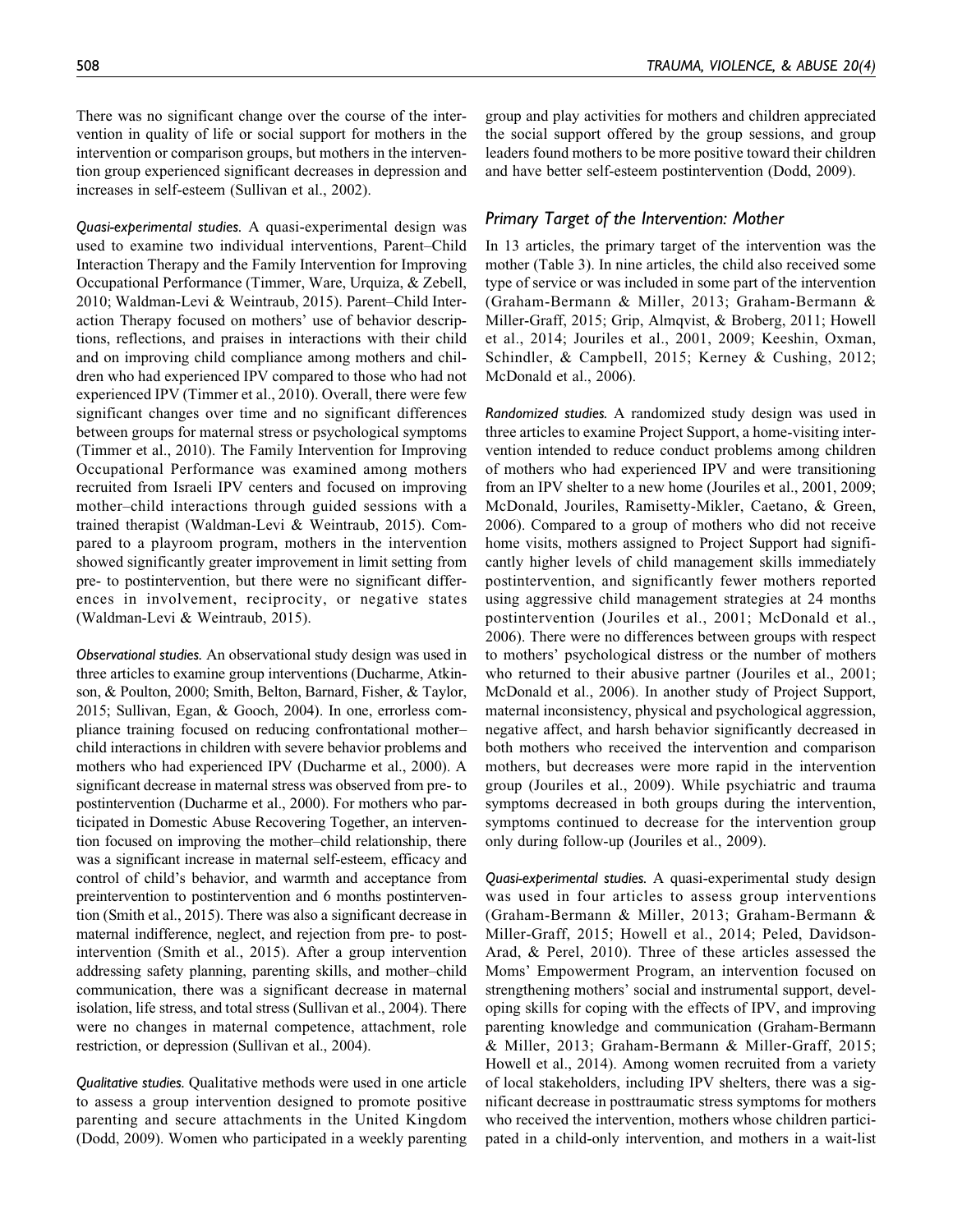| j |  |
|---|--|
| ĺ |  |
|   |  |
|   |  |

| Citation                                   | Sample                                                                                                                                                                                                                                                                                                                                                                                                          | <b>Itervention</b>                                                                                                                                                                                                                                                                                                              | Parenting Behaviors/Outcomes                                                                                                                                                                               | Strengths and Limitations                                                                                                                                                                                                                                                                                                                                                                                                                                                                                                                                                                                                                     |
|--------------------------------------------|-----------------------------------------------------------------------------------------------------------------------------------------------------------------------------------------------------------------------------------------------------------------------------------------------------------------------------------------------------------------------------------------------------------------|---------------------------------------------------------------------------------------------------------------------------------------------------------------------------------------------------------------------------------------------------------------------------------------------------------------------------------|------------------------------------------------------------------------------------------------------------------------------------------------------------------------------------------------------------|-----------------------------------------------------------------------------------------------------------------------------------------------------------------------------------------------------------------------------------------------------------------------------------------------------------------------------------------------------------------------------------------------------------------------------------------------------------------------------------------------------------------------------------------------------------------------------------------------------------------------------------------------|
| Jouriles et al.<br>(2001)                  | Mothers transitioning from IPV shelter to home<br>$N = 36$ mothers (mean 29 years) and 36 children (4-9<br>Child 4-9 years with clinical levels of conduct<br>male partner during previous 12 months on<br>Mothers reported acts of physical IPV from<br>Mothers recruited from three IPV shelters<br>independent of abuser<br>Conflict Tactics Scale<br>Eligibility criteria:<br>problems<br>Sample:<br>years) | Weekly I-hr in-home sessions for up<br>received tangible goods, and referral<br>Mothers contacted monthly by staff,<br>Sessions led by trained clinicians<br>to 8 months after IPV shelter<br>Project Support<br>comparison group:<br>information<br>departure<br>Intervention:<br>$\mathsf I$<br>$\overline{\phantom{a}}$<br>U | Child management skills<br>(Symptom Checklist-90<br>Psychological distress<br>(scored from 45 min<br>videotaped sessions)<br>Revised)<br>Measures:                                                         | Attention to intervention fidelity and quality of<br>Scoring method for child management skills<br>Observer rating of child management skills<br>Intervention not delivered at uniform time<br>Two follow-up sessions after intervention<br>Videotaped mother-child interactions may<br>In-home sessions convenient for mothers<br>not reflect mothers' typical use of child<br>Intervention manualized, but flexible to<br>Recruitment from IPV shelter limiting<br>High participation rate<br>management skills<br>participant needs<br>generalizability<br>not sensitive<br>Randomized<br>completion<br>data<br>Limitations:<br>Strengths: |
| Jouriles et al.<br>(2009)                  | Mothers transitioning from IPV shelter to home<br>$N = 66$ mothers (mean 29 years) and 66 children (4-9<br>Child 4-9 years with clinical levels of conduct<br>male partner during previous 12 months on<br>Mothers reported acts of physical IPV from<br>Mothers recruited from six IPV shelters<br>independent of abuser<br>Conflict Tactics Scale<br>Eligibility criteria:<br>problems<br>years)<br>Sample:   | Weekly I-hr in-home sessions for up<br>received tangible goods, and referral<br>Mothers contacted monthly by staff,<br>Sessions led by trained clinicians<br>to 8 months after IPV shelter<br>Project Support<br>Comparison group:<br>information<br>departure<br>Intervention:<br>$\overline{\phantom{a}}$<br>$\mathbf{I}$     | Checklist-90 Revised and<br>Impact of Events Scale)<br>(Parenting Dimensions<br>Psychiatric and trauma<br>Inventory and Conflict<br>symptoms (Symptom<br>Mothers' parenting<br>Tactics Scale)<br>Measures: | Attention to intervention fidelity and quality of<br>Self-report maternal outcomes, potential for<br>Intervention not delivered at uniform time<br>In-home sessions convenient for mothers<br>High completion rate of intervention and<br>Participations recruited from IPV shelter<br>Replication of Jouriles et al. (2001)<br>reporting or social desirability bias<br>points making evaluation difficult<br>points making evaluation difficult<br>Follow-up postintervention<br>Intervention manualized<br>limiting generalizability<br>follow-up sessions<br>Randomized<br>data<br>Limitations:<br>Strengths:                             |
| Skoop (2006)<br>Jouriles, and<br>McDonald, | Mothers transitioning from IPV shelter to home<br>$N = 36$ mothers (mean 29 years) and 36 children (4-9<br>Child 4-9 years with clinical levels of conduct<br>male partner during previous 12 months on<br>Mothers reported acts of physical IPV from<br>Mothers recruited from three IPV shelters<br>independent of abuser<br>Conflict Tactics Scale<br>problems<br>Eligibility criteria:<br>Sample:           | Weekly I-hr in-home sessions for up<br>received tangible goods, and referral<br>Mothers contacted monthly by staff,<br>Sessions led by trained clinicians<br>to 8 months after IPV shelter<br>Project support<br>Comparison group:<br>information<br>departure<br>Intervention:<br>$\overline{\phantom{a}}$                     | Mothers' return to abusive<br>Conflict Tactics Scale)<br>toward child (Revised<br>Maternal aggression<br>partner<br>Measures:                                                                              | were assessed in original study (Jouriles et al.,<br>Did not measure maternal outcomes that<br>Follow-up at 24 months postintervention<br>Maternal aggression only measured at 24<br>High participation rate at 24 months<br>months postintervention, no pre- or<br>postintervention measure<br>Intervention manualized<br>postintervention<br>2001)<br>Limitations:<br><b>Strengths:</b>                                                                                                                                                                                                                                                     |
| 509                                        | years)                                                                                                                                                                                                                                                                                                                                                                                                          |                                                                                                                                                                                                                                                                                                                                 |                                                                                                                                                                                                            | Self-report maternal outcomes, potential for<br>reporting or social desirability bias                                                                                                                                                                                                                                                                                                                                                                                                                                                                                                                                                         |

(continued)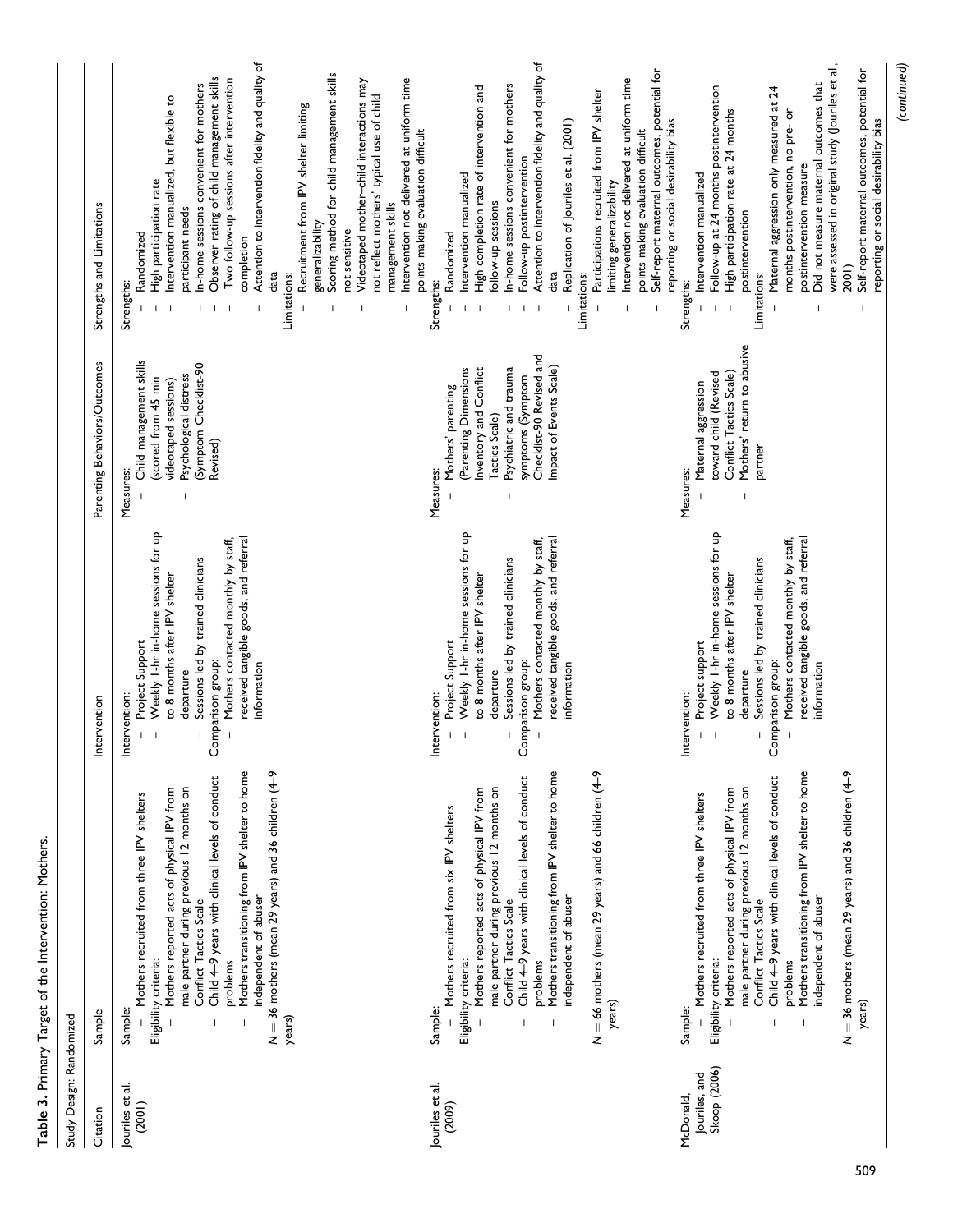| Table 3. (continued)                             |                                                                                                                                                                                                                                                                                                    |                                                                                                                                                                                                                                                                                                                                                                                                   |                                                                                                                                                           |                                                                                                                                                                                                                                                                                                                                                                                                                                                                                                                             |
|--------------------------------------------------|----------------------------------------------------------------------------------------------------------------------------------------------------------------------------------------------------------------------------------------------------------------------------------------------------|---------------------------------------------------------------------------------------------------------------------------------------------------------------------------------------------------------------------------------------------------------------------------------------------------------------------------------------------------------------------------------------------------|-----------------------------------------------------------------------------------------------------------------------------------------------------------|-----------------------------------------------------------------------------------------------------------------------------------------------------------------------------------------------------------------------------------------------------------------------------------------------------------------------------------------------------------------------------------------------------------------------------------------------------------------------------------------------------------------------------|
| Study design: Quasi-experimental                 |                                                                                                                                                                                                                                                                                                    |                                                                                                                                                                                                                                                                                                                                                                                                   |                                                                                                                                                           |                                                                                                                                                                                                                                                                                                                                                                                                                                                                                                                             |
| Citation                                         | Sample                                                                                                                                                                                                                                                                                             | Intervention                                                                                                                                                                                                                                                                                                                                                                                      | Parenting Behaviors/Outcomes                                                                                                                              | Strengths and Limitations                                                                                                                                                                                                                                                                                                                                                                                                                                                                                                   |
| Bermann and<br>Miller (2013)<br>Graham-          | Mothers recruited through ads and IPV shelters<br>Mother experienced physical IPV in past year as<br>reported on Conflict Tactics Scale and Severity<br>$N = 181$ mothers (mean 31 years) and 181 children (6–<br>of Violence Against Women Scale<br>Eligibility criteria:<br>12 years)<br>Sample: | participated in the children's program<br>Weekly group sessions for 10 weeks<br>Sessions led by community service<br>Mothers who did not receive the<br>intervention, but whose children<br>(clinical psychology, social work)<br>Moms' Empowerment Program<br>providers or graduate students<br>(child-only group)<br>Comparison group:<br>Wait-list<br>ntervention:<br>$\mathsf{I}$             | (Posttraumatic Stress Scale<br>for Domestic Violence)<br>Posttraumatic stress<br>Measures:                                                                | assessment of effects of child improvement on<br>Child-only comparison group allowed for<br>No control for potential confounders in<br>Follow-up at 8 months postintervention<br>Strong theoretical basis and conceptual<br>Many referred by IPV shelters limiting<br>Self-report maternal outcomes only<br>Attention to intervention fidelity<br>Two comparison groups<br>Intervention manualized<br>mother's functioning<br>Moderate attrition<br>generalizability<br>framework<br>analysis<br>Limitations:<br>Strengths: |
| Bermann and<br>Miller-Graff<br>(2015)<br>Graham- | Mothers recruited through ads and IPV shelters<br>Mother experienced physical IPV in past year as<br>reported on Conflict Tactics Scale and Severity<br>$N = 181$ mothers (mean 33 years) and 181 children (6–<br>of Violence Against Women Scale<br>Eligibility criteria<br>12 years)<br>Sample:  | participated in the children's program<br>Weekly group sessions for 10 weeks<br>Sessions led by community service<br>Mothers who did not receive the<br>intervention, but whose children<br>(clinical psychology, social work)<br>Moms' Empowerment Program<br>providers or graduate students<br>(child-only group)<br>Comparison group:<br>Wait-list<br>ntervention:<br>$\overline{\phantom{a}}$ | Positive parenting (Anxiety<br>and Parental Child Rearing<br>Depression Inventory)<br>Depression (Beck<br>Styles Scale)<br>Measures:                      | assessment of effects of child improvement on<br>Child-only comparison group allowed for<br>No control for potential confounders in<br>Follow-up at 8 months postintervention<br>Strong theoretical basis and conceptual<br>Many referred by IPV shelters limiting<br>Self-report maternal outcomes only<br>Attention to intervention fidelity<br>Two comparison groups<br>Intervention manualized<br>mother's functioning<br>Moderate attrition<br>generalizability<br>framework<br>analysis<br>Limitations:<br>Strengths: |
| Howell et al.<br>(2014)                          | Mothers recruited from IPV shelters and other<br>$N = 120$ mothers (21–54 years) and their children (4–6<br>Mother experienced IPV within last 2 years as<br>agencies in Michigan and Ontario Canada<br>reported on Conflict Tactics Scale<br>Eligibility criteria<br>years)<br>Sample:            | Twice weekly 1-hr group sessions for<br>Sessions led by community service<br>(clinical psychology, social work)<br>providers or graduate students<br>Moms' Empowerment Program<br>Comparison group:<br>Wait-list<br>5 weeks<br>ntervention:<br>1                                                                                                                                                  | Positive parenting practices<br>Parenting Questionnaire)<br>(Alabama Parenting<br>practices (Alabama<br>Negative parenting<br>Questionnaire)<br>Measures: | Outcome measures specific to parenting<br>Clear research and clinical implications<br>Self-report maternal outcomes only<br>Control for potential confounders<br>Attention to intervention fidelity<br>Intervention manualized<br>Convenience sample<br>Comparison group<br>Limitations:<br>Strengths:<br>$\overline{1}$                                                                                                                                                                                                    |

(continued)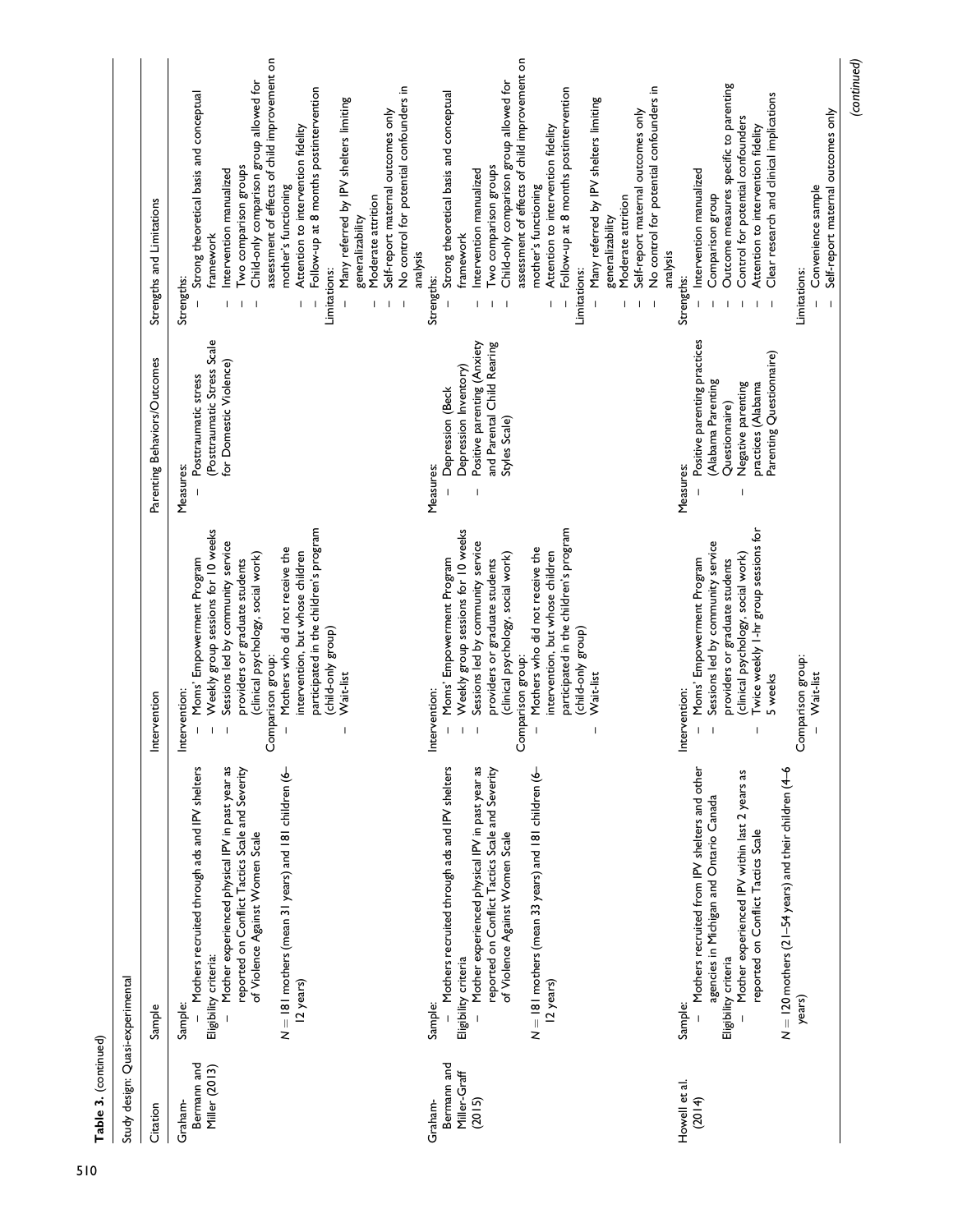| Ξ |  |
|---|--|
|   |  |
|   |  |
|   |  |

| š<br>i<br>ţ<br>ξ |
|------------------|
|                  |
| !<br>č           |
|                  |

| Study design: Quasi-experimental              |                                                                                                                                                                                                                                                  |                                                                                                                                                                                                                                                                  |                                                                                                                                                                                                                                                                                                                |                                                                                                                                                                                                                                                                                                                                                                                                                                                                                                                                                                            |
|-----------------------------------------------|--------------------------------------------------------------------------------------------------------------------------------------------------------------------------------------------------------------------------------------------------|------------------------------------------------------------------------------------------------------------------------------------------------------------------------------------------------------------------------------------------------------------------|----------------------------------------------------------------------------------------------------------------------------------------------------------------------------------------------------------------------------------------------------------------------------------------------------------------|----------------------------------------------------------------------------------------------------------------------------------------------------------------------------------------------------------------------------------------------------------------------------------------------------------------------------------------------------------------------------------------------------------------------------------------------------------------------------------------------------------------------------------------------------------------------------|
| Citation                                      | Sample                                                                                                                                                                                                                                           | Intervention                                                                                                                                                                                                                                                     | Parenting Behaviors/Outcomes                                                                                                                                                                                                                                                                                   | Strengths and Limitations                                                                                                                                                                                                                                                                                                                                                                                                                                                                                                                                                  |
| Peled, Davidson-<br>Perel (2010)<br>Arad, and | $N = 36$ mothers (mean 40 years in intervention group;<br>- Mothers recruited from Israeli IPV centers<br>- Mothers had already participated in an IPV<br>mean 31 years in comparison group)<br>intervention<br>Eligibility criteria:<br>Sample: | completed an intervention for violent<br>interviews for IPV interventions but<br>Mothers who completed intake<br>- 16 semistructured 2-hr group<br>Mothers with partners who<br>did not participate<br>Comparison group:<br>sessions<br>fathers<br>Intervention: | General well-being (Self-Anchoring<br>(Parental Self-Efficacy Scale)<br>(Satisfaction with Life Scale)<br>Mothering-related stress<br>(Affect Balance Scale)<br>Emotional well-being<br>Cognitive well-being<br>Parental self-efficacy<br>Questionnaire)<br>Experience of<br>Motherhood<br>Measures:<br>Scale) | and mothers whose abusive partner's received<br>mothers who did not receive an intervention<br>receiving IPV services limiting generalizability<br>No attempts to ensure intervention fidelity<br>No control for potential confounders in<br>- Intervention manualized, but flexible to<br>Outcomes measured the experience of<br>Single comparison group included both<br>Mothers recruited from those already<br>Comparison group<br>participant needs<br>an intervention<br>mothering<br>analysis<br>imitations:<br>Strengths:<br>$\overline{1}$<br>$\overline{1}$<br>Ī |

| Study design: Observational                                                  |                                                                                                                                                                                                                                                                                                                                                                                                                                                                                                                                                                  |                                                                                                                                                                                                                                                                                                                                                                                                                                        |                                                                                                                                                                                                                                                                                                                                                                                                                                                           |                                                                                                                                                                                                                                                                                                                                                                                                                                                                                                                                                                                                                                            |
|------------------------------------------------------------------------------|------------------------------------------------------------------------------------------------------------------------------------------------------------------------------------------------------------------------------------------------------------------------------------------------------------------------------------------------------------------------------------------------------------------------------------------------------------------------------------------------------------------------------------------------------------------|----------------------------------------------------------------------------------------------------------------------------------------------------------------------------------------------------------------------------------------------------------------------------------------------------------------------------------------------------------------------------------------------------------------------------------------|-----------------------------------------------------------------------------------------------------------------------------------------------------------------------------------------------------------------------------------------------------------------------------------------------------------------------------------------------------------------------------------------------------------------------------------------------------------|--------------------------------------------------------------------------------------------------------------------------------------------------------------------------------------------------------------------------------------------------------------------------------------------------------------------------------------------------------------------------------------------------------------------------------------------------------------------------------------------------------------------------------------------------------------------------------------------------------------------------------------------|
| Citation                                                                     | Sample                                                                                                                                                                                                                                                                                                                                                                                                                                                                                                                                                           | Intervention                                                                                                                                                                                                                                                                                                                                                                                                                           | Parenting Behaviors/Outcomes                                                                                                                                                                                                                                                                                                                                                                                                                              | Strengths and Limitations                                                                                                                                                                                                                                                                                                                                                                                                                                                                                                                                                                                                                  |
| and Broberg<br>Grip, Almqvist,<br>Kearney and<br>Cushing<br>(2011)<br>(2012) | $N = 42$ mothers (29–53 years) and their children (4–19<br>Mothers recruited from child psychiatric clinic;<br>children (5-17 years) were exposed to IPV and<br>receiving trauma-focused cognitive behavioral<br>- Targeted mothers with difficulty adhering to<br>Mother no longer living with perpetrator<br>- Mothers recruited from a community<br>treatment unit in Sweden<br>- Mother experienced IPV<br>Mother experienced IPV<br>child's therapy schedule<br>treatment<br>Eligibility criteria:<br>Eligibility criteria:<br>years)<br>Sample:<br>Sample: | Sessions led by female social workers<br>- 15 weeks of separate group sessions<br>Weekly phone contact with a social<br>Weekly 2-hr group or individual<br>Sessions led by a team clinician<br>for mothers and children<br>sessions for 6 weeks<br>Comparison group:<br>Comparison group:<br>worker<br>None<br>$-$ None<br>Intervention:<br>Intervention:<br>$\overline{1}$<br>$\overline{1}$<br>$\overline{1}$<br>$\overline{1}$<br>Ī | Trauma symptoms (Impact<br>(Brief Symptom Inventory)<br>trauma (Trauma Symptom<br>Parental stress (Parenting<br>Stress Index-Short Form)<br>Sense of coherence (The<br>Parental locus of control<br>Psychological symptoms<br>Psychological impact of<br>symptoms (Symptoms<br>Checklist-90 Revised)<br>Sense of Coherence)<br>General psychiatric<br>of Events Scale)<br>Inventory)<br>Measures:<br>Measures:<br>$\overline{1}$<br>I<br>I<br>I<br>I<br>I | Mother recruited from those seeking services<br>Clear research and treatment implications<br>Purposeful sampling method, potential for<br>Use of quantitative and qualitative data<br>- Follow-up at I year postintervention<br>No data presented as part of results<br>Self-report maternal outcomes only<br>Self-report maternal outcomes only<br>Included mothers of older children<br>for IPV limiting generalizability<br>Strong theoretical foundation<br>No comparison group<br>No comparison group<br>High attrition<br>sampling bias<br>Limitations:<br>Limitations:<br>Strengths:<br>Strengths:<br>$\overline{1}$<br>I<br>Ī<br>I |
|                                                                              | $M = 5$ mathers                                                                                                                                                                                                                                                                                                                                                                                                                                                                                                                                                  |                                                                                                                                                                                                                                                                                                                                                                                                                                        |                                                                                                                                                                                                                                                                                                                                                                                                                                                           |                                                                                                                                                                                                                                                                                                                                                                                                                                                                                                                                                                                                                                            |

(continued)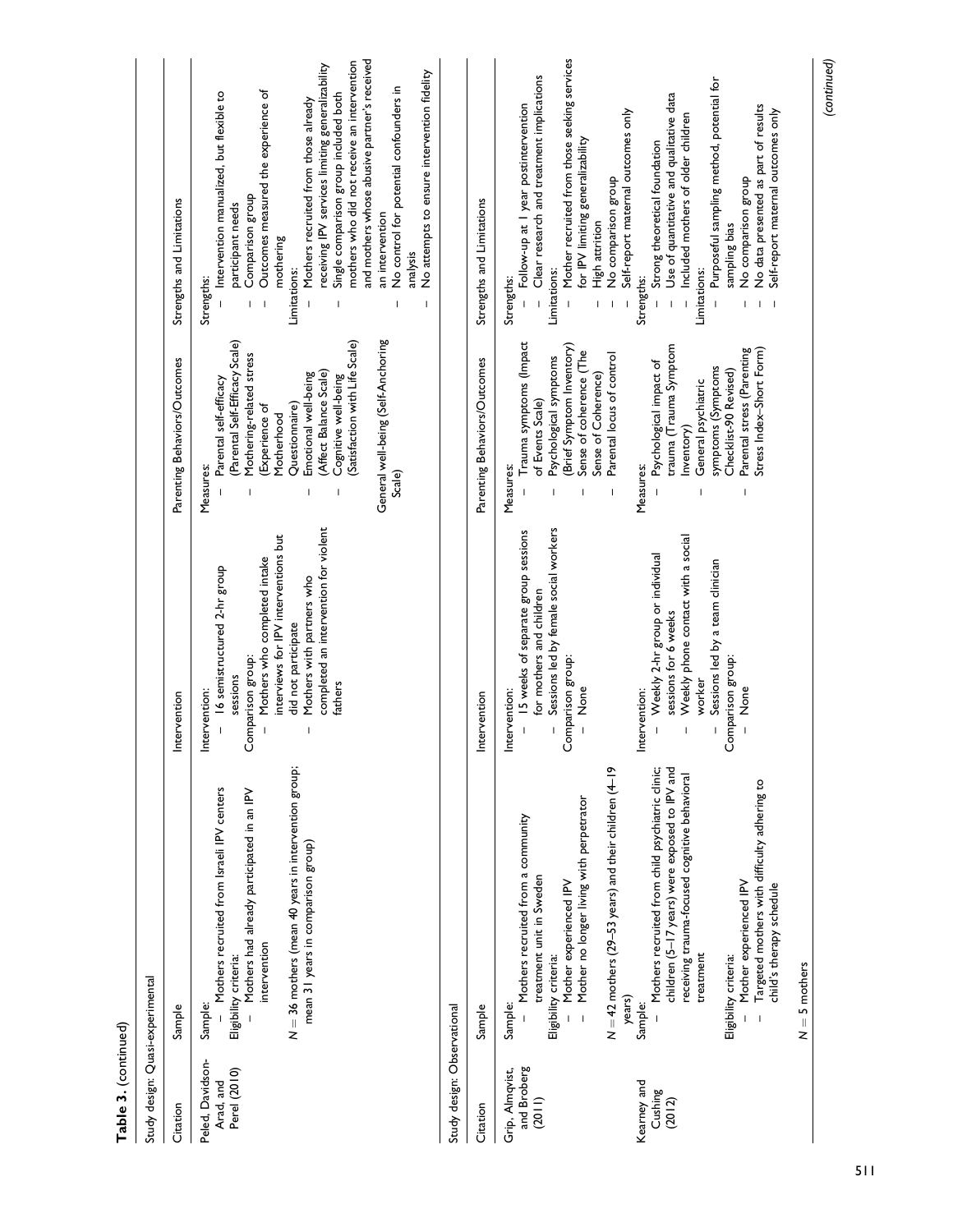| Channibal Company of Director                                 |                                                                                                                                                                                                                                                                                                      |                                                                                                                                                                                                                                                                                                                                                                                     |                                                                                                                                                                                                               |                                                                                                                                                                                                                                                                                                                                                                                                                                                                                                                                                                                                                                                                       |
|---------------------------------------------------------------|------------------------------------------------------------------------------------------------------------------------------------------------------------------------------------------------------------------------------------------------------------------------------------------------------|-------------------------------------------------------------------------------------------------------------------------------------------------------------------------------------------------------------------------------------------------------------------------------------------------------------------------------------------------------------------------------------|---------------------------------------------------------------------------------------------------------------------------------------------------------------------------------------------------------------|-----------------------------------------------------------------------------------------------------------------------------------------------------------------------------------------------------------------------------------------------------------------------------------------------------------------------------------------------------------------------------------------------------------------------------------------------------------------------------------------------------------------------------------------------------------------------------------------------------------------------------------------------------------------------|
| Study design: Observational                                   |                                                                                                                                                                                                                                                                                                      |                                                                                                                                                                                                                                                                                                                                                                                     |                                                                                                                                                                                                               |                                                                                                                                                                                                                                                                                                                                                                                                                                                                                                                                                                                                                                                                       |
| Citation                                                      | Sample                                                                                                                                                                                                                                                                                               | Intervention                                                                                                                                                                                                                                                                                                                                                                        | Parenting Behaviors/Outcomes                                                                                                                                                                                  | Strengths and Limitations                                                                                                                                                                                                                                                                                                                                                                                                                                                                                                                                                                                                                                             |
| Keeshin, Oxman,<br>Schindler, and<br>Campbell<br>(2015)       | Mothers recruited from IPV shelter<br>$N = 8$ mothers and 8 children (2-5 years)<br>Mothers experienced IPV<br>Eligibility criteria:<br>Sample:                                                                                                                                                      | Sessions led by a licensed social work<br>Weekly 30-min individual sessions for<br>Weekly 90-min group session based<br>module of Parent-Child Interaction<br>Parent-Child Interaction Therapy<br>on the child-directed interaction<br>and a child psychologist<br>mother-child pairs<br>Comparison group:<br>Therapy<br>None<br>Intervention:<br>T<br>$\mathbf{I}$<br>$\mathsf{I}$ | and negative comments to<br>Change in use of positive<br>dhild<br>Measures:                                                                                                                                   | during first 5 min of mother-child interactions<br>Positive and negative comments only coded<br>therapists during interactions with children<br>Participation fulfilled a shelter requirement<br>Mothers received real-time feedback from<br>Some mothers entered late and were not<br>comments coded from session notes, but<br>offered the total number of intervention<br>Trained observer rating of mother-child<br>Mothers' use of positive and negative<br>Examined an established, manualized<br>Attention to intervention fidelity<br>Individual and group sessions<br>coding details not given<br>intervention<br>interactions<br>Limitations:<br>Strengths: |
| Hagan, Van<br>Lieberman<br>Horn, and<br>Lavi, Gard,<br>(2015) | Women experiencing current IPV as reported<br>reporting feeling unsafe in their relationship<br>Pregnant women recruited from those<br>with their partner during prenatal<br>$N = 64$ pregnant women (18-40 years)<br>on Life Stressor checklist<br>appointments<br>Eligibility criteria:<br>Sample: | Sessions led by trained clinicians<br>beginning in third trimester and<br>Weekly I-hr individual sessions<br>ending 6 months postpartum<br>Child-Parent Psychotherapy<br>perinatal adaptation<br>Comparison group:<br>None<br>Intervention:                                                                                                                                         | (Davidson Trauma Scale)<br>Depression (Center for<br>Child-rearing attitudes<br>Parenting Inventory-2)<br>Epidemiologic Studies<br>Posttraumatic stress<br>Adult-Adolescent<br>Depression Scale)<br>Measures: | prenatal care at one clinic and who disclosed<br>feeling unsafe in their relationship limiting<br>No standard number of sessions making<br>Mothers recruited from those receiving<br>Few interventions for pregnant women<br>Self-report maternal outcomes only<br>sessions making evaluation difficult<br>Attention to intervention fidelity<br>Strong theoretical basis<br>No comparison group<br>evaluation difficult<br>experiencing IPV<br>generalizability<br>High attrition<br>Limitations:<br>Strengths:<br>T<br>$\overline{1}$<br>$\overline{\phantom{a}}$                                                                                                   |
|                                                               |                                                                                                                                                                                                                                                                                                      |                                                                                                                                                                                                                                                                                                                                                                                     |                                                                                                                                                                                                               | (continued)                                                                                                                                                                                                                                                                                                                                                                                                                                                                                                                                                                                                                                                           |

Table 3. (continued) Table 3. (continued)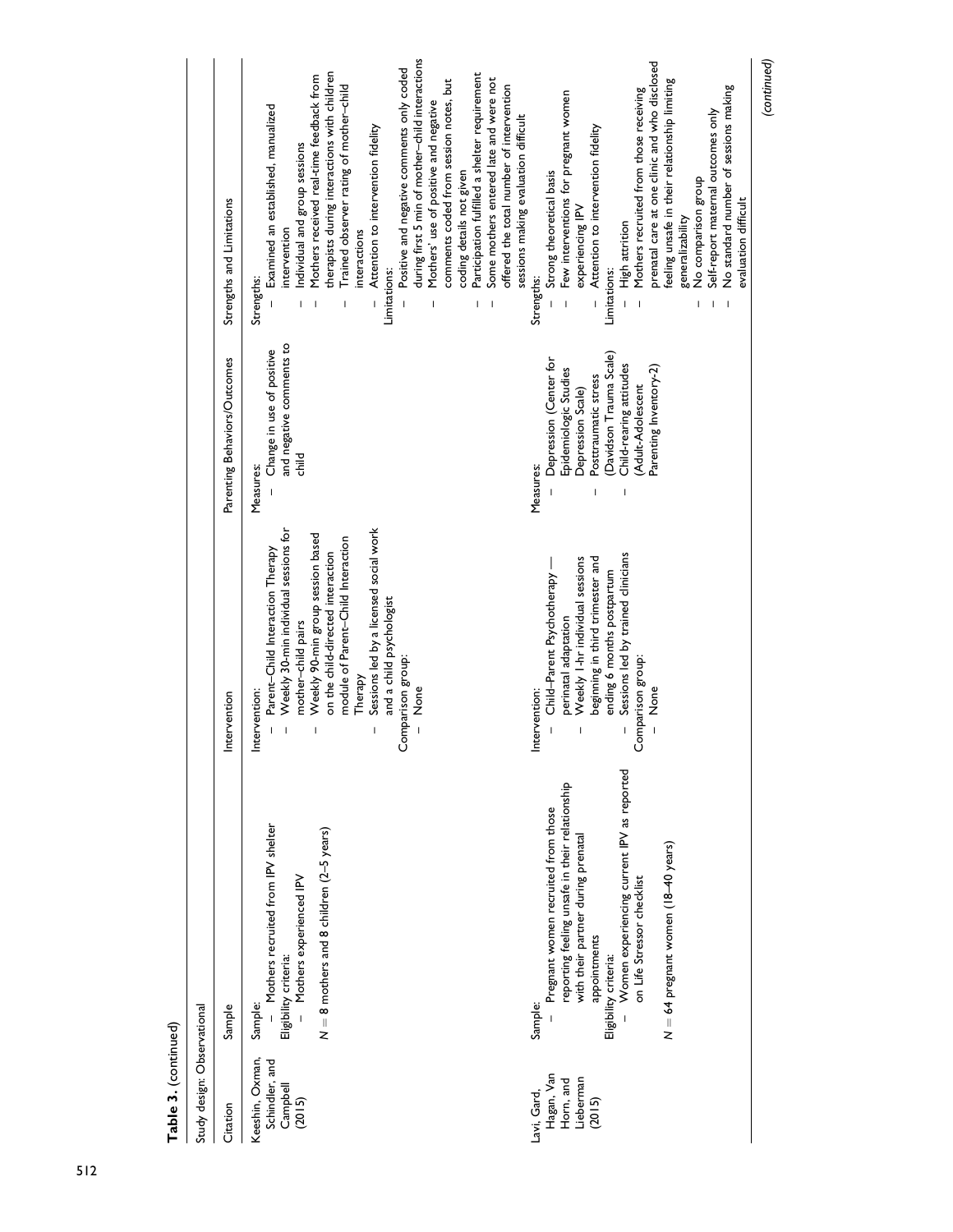| Study design: Observational<br>Janssen (2014)<br>Prosman, Wong,<br>and Lagro-<br>Citation |                                                                                                                                                                                                                              |                                                                                                                                                                                                                                                                 |                                                                                                                                                                                                            |                                                                                                                                                                                                                                                                                                                                                                                                                                                                                                                                                                                                                                                                                                                                                                                                                                    |
|-------------------------------------------------------------------------------------------|------------------------------------------------------------------------------------------------------------------------------------------------------------------------------------------------------------------------------|-----------------------------------------------------------------------------------------------------------------------------------------------------------------------------------------------------------------------------------------------------------------|------------------------------------------------------------------------------------------------------------------------------------------------------------------------------------------------------------|------------------------------------------------------------------------------------------------------------------------------------------------------------------------------------------------------------------------------------------------------------------------------------------------------------------------------------------------------------------------------------------------------------------------------------------------------------------------------------------------------------------------------------------------------------------------------------------------------------------------------------------------------------------------------------------------------------------------------------------------------------------------------------------------------------------------------------|
|                                                                                           |                                                                                                                                                                                                                              |                                                                                                                                                                                                                                                                 |                                                                                                                                                                                                            |                                                                                                                                                                                                                                                                                                                                                                                                                                                                                                                                                                                                                                                                                                                                                                                                                                    |
|                                                                                           | Sample                                                                                                                                                                                                                       | ntervention                                                                                                                                                                                                                                                     | Parenting Behaviors/Outcomes                                                                                                                                                                               | Strengths and Limitations                                                                                                                                                                                                                                                                                                                                                                                                                                                                                                                                                                                                                                                                                                                                                                                                          |
|                                                                                           | Mothers referred by family doctors in Rotterdam, the<br>Mother identified by family doctor as having<br>$N = 43$ mothers and 87 children<br>been abused by partner<br>Eligibility criteria:<br>Netherlands<br>Intervention:  | Weekly home visits for 16 weeks by<br>trained mentor mothers (e.g., social<br>Mentor Mothers for Support and<br>workers and doctor's assistants)<br>Comparison group:<br>Advice<br>None<br>ntervention:<br>$\begin{array}{c} \hline \end{array}$<br>$\mathsf I$ | Social support (Utrecht<br>health care for self and<br>Participation in society<br>Depression (Symptom<br>Checklist-90, Revised)<br>Acceptance of mental<br>support for child<br>Coping List)<br>Measures: | Use of mentor mothers, may have been more<br>Mothers who left intervention early did so due<br>to the severity of their trauma, but received<br>Intervention was short and required minimal<br>Visits provided in family practices if home<br>Mothers recruited from general practice<br>No information on methods used by to<br>organization change for family practices<br>Recruited from those receiving care at<br>Home visiting convenient for mothers<br>participating family practices limiting<br>identify IPV or refer to intervention<br>Self-report maternal outcomes only<br>Attention to intervention fidelity<br>Intervention manualized<br>No comparison group<br>more intensive care<br>Moderate attrition<br>setting was unsafe<br>generalizability<br>approachable<br>setting<br>Limitations:<br>Strengths:<br>T |
| Study design: Qualitative                                                                 |                                                                                                                                                                                                                              |                                                                                                                                                                                                                                                                 |                                                                                                                                                                                                            |                                                                                                                                                                                                                                                                                                                                                                                                                                                                                                                                                                                                                                                                                                                                                                                                                                    |
| Citation                                                                                  | Sample                                                                                                                                                                                                                       | ntervention                                                                                                                                                                                                                                                     | Parenting Behaviors/Outcomes                                                                                                                                                                               | Strengths and Limitations                                                                                                                                                                                                                                                                                                                                                                                                                                                                                                                                                                                                                                                                                                                                                                                                          |
| Koirala (2015)<br>Gautman, and<br>Vergara, Comas,                                         | $N = 20$ mothers (mean 27 years) and their children (8-<br>Mother interested in improving parenting<br>Mothers in a remote hill district in Nepal<br>Mother experienced IPV<br>Eligibility criteria:<br>16 years)<br>Sample: | who were conflict exposed mothers<br>Sessions led by community workers<br>36 weeks of 12 2-hr group sessions<br>living in the area<br>every 3 weeks<br>Comparison group:<br>None<br>ntervention:                                                                | Mother-child interaction<br>Mother-child interaction<br>Child-rearing challenges<br>(facilitator rating)<br>(child rating)<br>Measures:                                                                    | Little information on how and in what context<br>Not all measures were collected pre- and<br>Unclear if same questions and qualitative<br>Data collected from mother, child, and<br>Use of established, familiar community<br>measures were used at all time points<br>workers as intervention facilitators<br>observational data of mother-child<br>No details regarding recruitment<br>interactions was collected<br>Intervention manualized<br>No comparison group<br>100% attendance rate<br>facilitator perspective<br>postintervention<br>Limitations:<br>Strengths:<br>$\overline{\phantom{a}}$                                                                                                                                                                                                                             |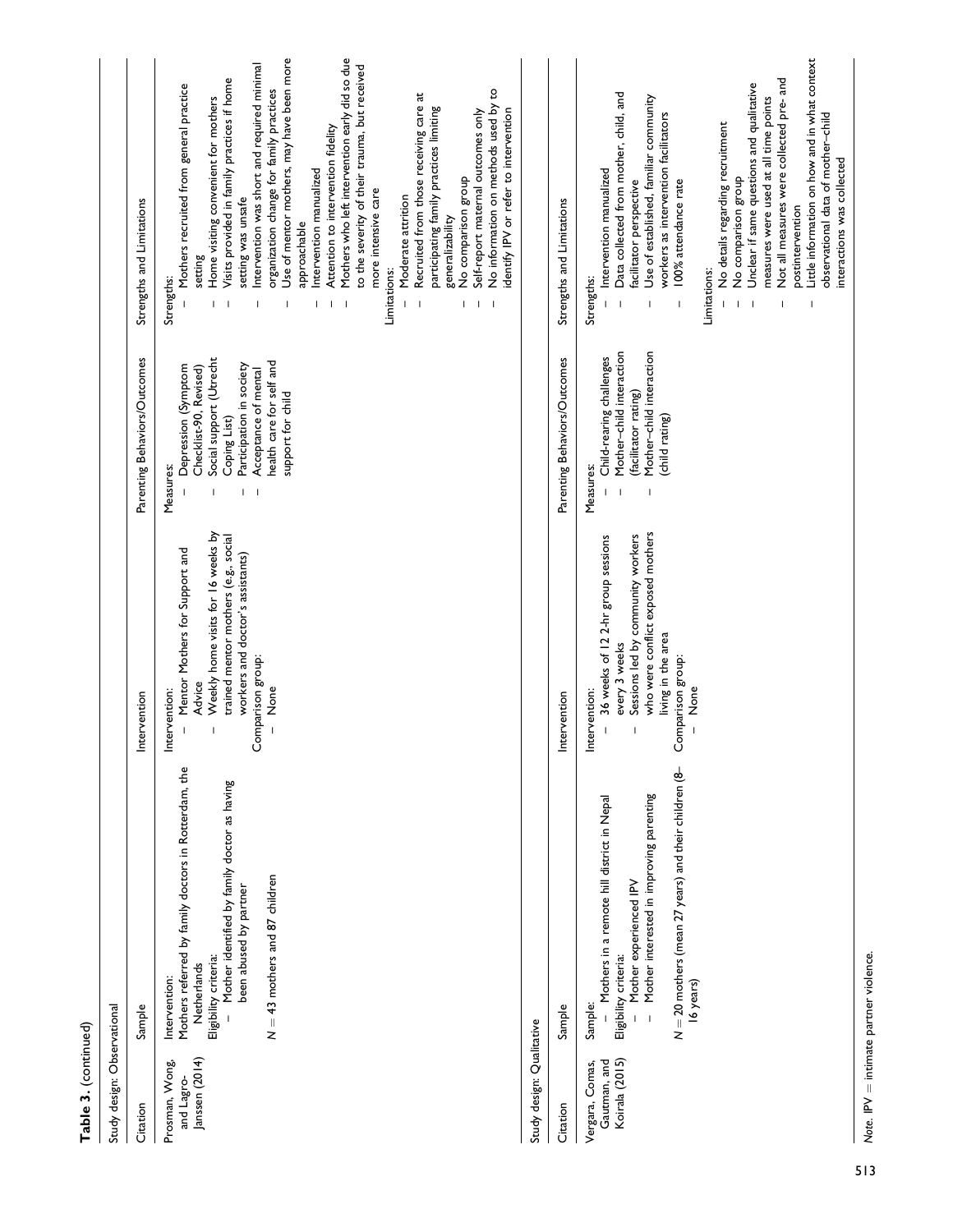comparison group from pre- to postintervention, but significant decreases from postintervention to 8 months postintervention were only found for mothers whose children participated in the child-only intervention (Graham-Bermann & Miller, 2013). In the same sample, there was a significant decrease in depressive symptoms for all groups from pre- to postintervention and a significant increase in positive parenting for mothers who received the intervention and mothers whose children participated in the child-only intervention (Graham-Bermann & Miller-Graff, 2015). In a second sample, assignment to the Moms' Empowerment Program was a significant predictor of increases in positive parenting and decreases in negative parenting from pre- to postintervention (Howell et al., 2014). Another article evaluated a group intervention focused on the mothering experience, empowering mothers, and improving mothering-related knowledge and skills among mothers recruited from Israeli IPV centers (Peled et al., 2010). Mothers who received the intervention were compared to a group of mothers who did not receive an intervention or whose violent partner received an intervention for parental self-efficacy. There were significant differences over time and between intervention and comparison group mothers for parental selfefficacy, stress, and general well-being but no significant differences between groups for emotional or cognitive wellbeing (Peled et al., 2010).

Observational studies. An observational study design was used in five articles (Grip et al., 2011; Kearney & Cushing, 2012; Keeshin et al., 2015; Lavi, Gard, Hagan, Van Horn, & Lieberman, 2015; Prosman, Wong, & Largo-Janssen, 2014). Mothers were recruited from a community treatment unit in Sweden to participate in a group intervention that targeted the effects of violence on family life, roles, and communication (Grip et al., 2011). Mothers who participated in the intervention displayed a significant decrease in trauma and psychological symptoms and a significant increase in sense of coherence from pre- to postintervention and postintervention to 1 year postintervention (Grip et al., 2011). No significant changes in parental locus of control were found (Grip et al., 2011). An intervention that used individual sessions to address mothers' poor problemsolving, preoccupation with trauma, and limited attributional style was examined among mothers recruited from child psychiatric clinics (Kearney & Cushing, 2012). The psychological impact of trauma and mother's psychiatric symptoms decreased from pre- to postintervention (Kearney & Cushing, 2012). There were no changes in parental stress, but therapists noted several improvements in mothers at postintervention including more balanced emotions and enhanced problemsolving (Kearney & Cushing, 2012). In an examination of Parent–Child Interaction Therapy in which mothers living in an IPV shelter received live feedback from therapists during mother–child interactions, mothers' median number of positive comments toward their child significantly increased while their median number of negative comments significantly decreased (Keeshin et al., 2015). A perinatal adaptation of Child–Parent Psychotherapy focused on maternal self-care and behaviors and feelings toward her child among pregnant mothers (Lavi et al., 2015). Mothers who received the intervention during pregnancy and postpartum showed a significant decrease in depression and posttraumatic stress and more positive childrearing attitudes from pre- to postintervention (Lavi et al., 2015). In the Mentor Mothers for Support and Advice, a trained mentor mother visited mothers' homes and worked with mothers on coping skills, social support, and accepting professional mental health and parenting assistance (Prosman et al., 2014). Among women recruited by family doctors in the Netherlands, there was a significant decrease in depression and significant increase in social support from pre- to postintervention (Prosman et al., 2014). There was also an increase in the number of mothers with a job or participating in an education program, who had received mental health care and whose children had received professional support (Prosman et al., 2014).

Qualitative studies. Qualitative methods were used in one study (Vergara, Comas, Gautam, & Koirala, 2015). In this study, mothers who received a group intervention that focused on parental competence, resilience, and positive interactions with children reported positive changes at postintervention including improved communication and being more caring and affectionate toward children (Vergara et al., 2015).

# **Discussion**

To inform the development of programs and services for women and their children, we undertook a rigorous review of the relevant intervention research to provide a summary of approaches that aim to help mothers who are struggling with IPV. Given the extensive prevalence of IPV among women with children and the deleterious consequences of IPV exposure on children's well-being, there is understandably growing attention to mothering in the context of IPV, even though the effects of IPV for women's parenting remain unclear. As a result, there is an increasing number of interventions that target aspects of parenting behaviors or outcomes among IPV exposed women. Across the 26 included articles, there was considerable variation in the characteristics of the interventions examined. We also noted several limitations across the included articles with respect to study sample, measures, design, and implementation.

# Characteristics and Limitations of Reviewed Articles

Study sample. Community stakeholders recruited the majority of study samples from women and children seeking services at IPV shelters or through referrals. Such samples have implications for the generalizability of the study results. IPV victims known to local services or seeking assistance at an IPV shelter may differ in important ways, for example, with respect to mental health functioning or severity of IPV, compared to those not in contact with such services. Although many of the included articles reported positive intervention results, these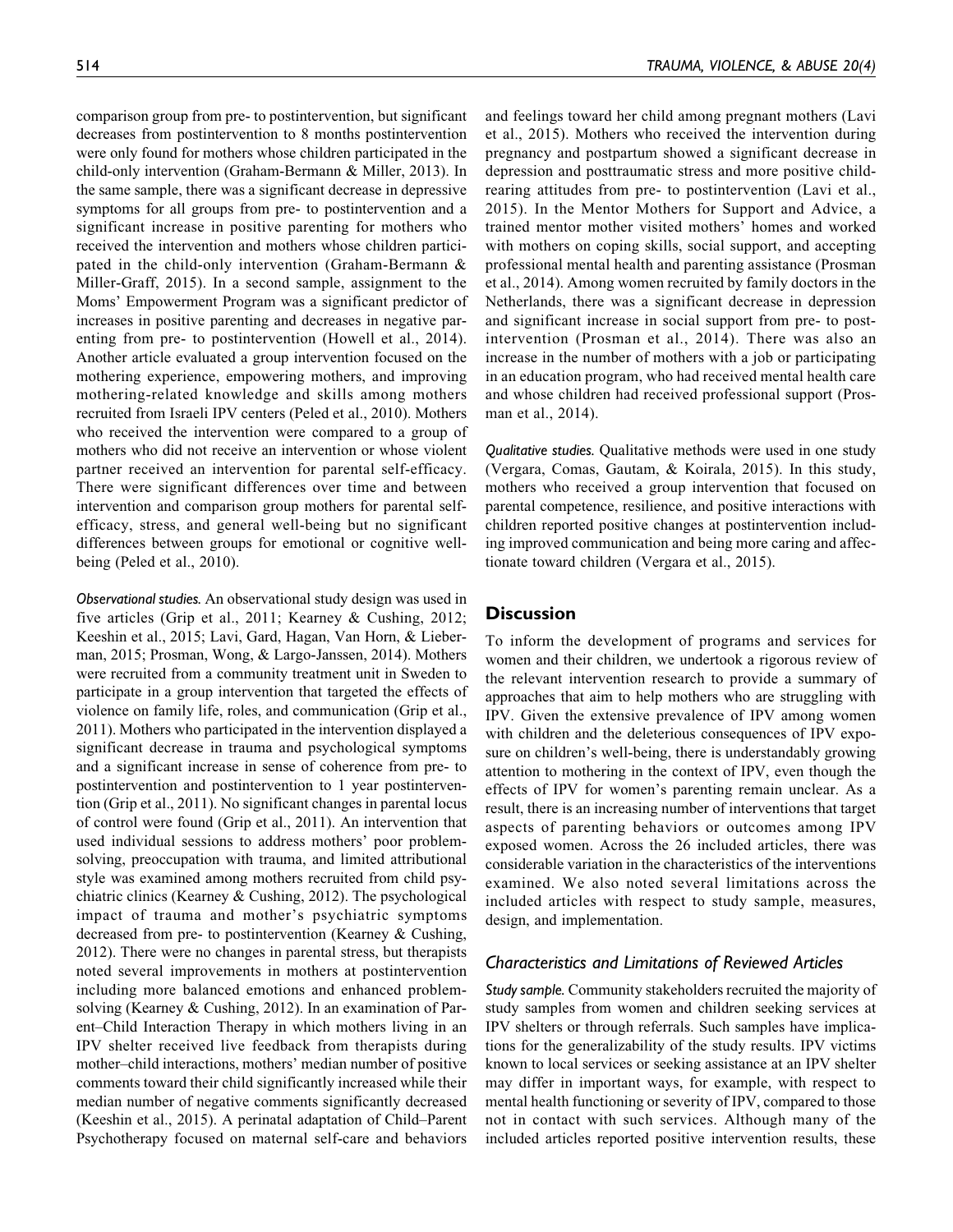findings may not generalize to the broader population of women and children living in the context of IPV. In addition, the study samples were limited in size with samples ranging from 4 to 200 mothers and a median sample size of 43 mothers. Such sample sizes are not unreasonable or unexpected for intervention research conducted in community-based settings. Nonetheless, advanced and robust statistical analyzes, such as multilevel modeling and structural equation modeling, oftentimes require large samples (i.e.,  $\geq$ 100). Several studies also experienced low participation rates and high levels of participant attrition, further reducing the sample size available for outcome analyses and limiting the generalizability of results. It is therefore difficult to determine the feasibility and potential effectiveness of the interventions if scaled to provide for a larger sample of mothers. However, it is important to be mindful that the need to protect mother and child safety may create challenges in recruiting larger samples sizes, particularly in community-based settings.

Intervention approaches. The interventions examined in the included articles varied in terms of the format, delivery, and specific focus of the intervention sessions. Notably, some studies examined the value of already established interventions with a strong evidence base for IPV (e.g., Lavi et al., 2015; Lieberman et al., 2005; Timmer et al., 2010). Adaptation of relevant evidence-based interventions is a laudable approach to addressing the needs of women who are parenting in the context of IPV. Moreover, the findings from these studies suggest promise. In most of the studies reviewed, the research team developed, sometimes in collaboration with practitioners, their own novel approaches to addressing the needs of women parenting in the context of IPV. In these studies, common intervention approaches and themes included providing social support for mothers, improving the mother–child relationship and mother–child interactions, enhancing parenting knowledge and skills, and developing problem-solving skills. In addition, programs targeted a number of other, less common areas, such as maternal acceptance, communication, empathy, and stress, as well as women's coping, mental health, self-esteem, selfefficacy, and substance abuse.

Intervention delivery. The interventions were delivered in a myriad of ways. Interventions varied with respect to the primary target of the intervention. In four interventions, the child's well-being was the primary target; in nine interventions, the mother's behavior or outcomes was the primary target; and in 13 interventions, outcomes for both the mother and the child were the primary intervention targets. Within these broad categories, interventions were delivered via dyad/joint sessions between mothers and children, individual counseling sessions, individualized home-visiting support groups, psychoeducation and therapeutic groups, or a combination of these delivery approaches.

Intervention fidelity. More than half of the intervention studies did not explicitly report efforts to monitor, evaluate, or ensure fidelity to the intervention protocol. In addition, several of the interventions did not appear to be manualized, limiting the ability of the studies to assess intervention fidelity. As such, it is difficult to conclude whether these interventions were accurately and appropriately implemented and to determine to what extent certain intervention components contributed to any positive results found.

Study design. Study design and analysis methods also varied across the included articles. The design of the intervention studies ranged from randomized trials to qualitative investigations. Of the included articles, 10 studies did not use a comparison group for the maternal parenting behaviors or outcomes assessed. Although the majority of these studies compared measures pre- and postintervention, overall intervention effectiveness was not compared to standard services or a wait-list control group, for example. In addition, five of the quasiexperimental studies that did have a comparison group did not control for potential confounders, such as sociodemographic factors, that could influence results. Accordingly, these studies need follow-up with more rigorous research and analytic methods, such as multivariable modeling controlling for important potential confounders, to draw reliable conclusions regarding intervention effects.

Parenting behavior and outcome measures. As noted above, themes such as social support, positive mother–child relationships and interactions, parenting knowledge and skills, and problem-solving skills were often cited as a central focus of many interventions. However, few of the intervention studies included measures specific to women's parenting behaviors and outcomes or the mother–child relationship. The most common measures relating to aspects of women's parenting included measures of maternal stress, general psychological symptoms, anxiety, depression, self-esteem, self-efficacy, and social support. While psychological and social functioning have important implications for parenting behaviors and outcomes, they do not provide a direct indication of how women are functioning in their role as parents and in the context of IPV victimization.

# Implications for Future Research

We recognize the authors of the reviewed studies for their efforts to conduct intervention research that aims to enhance women's parenting and ensure child well-being in the context of IPV. Nonetheless, we also note that the reviewed studies form an incomplete picture of how best to intervene to help mothers ensure both their own and their children's well-being. In light of the limitations discussed above, additional research is urgently needed to assess the effects of existing interventions and to evaluate new interventions as they are developed. Foremost, future research would benefit from larger sample sizes of women and children exposed to IPV, use of appropriate comparison groups such as women and children receiving the standard of care, rigorous analysis methods including multivariable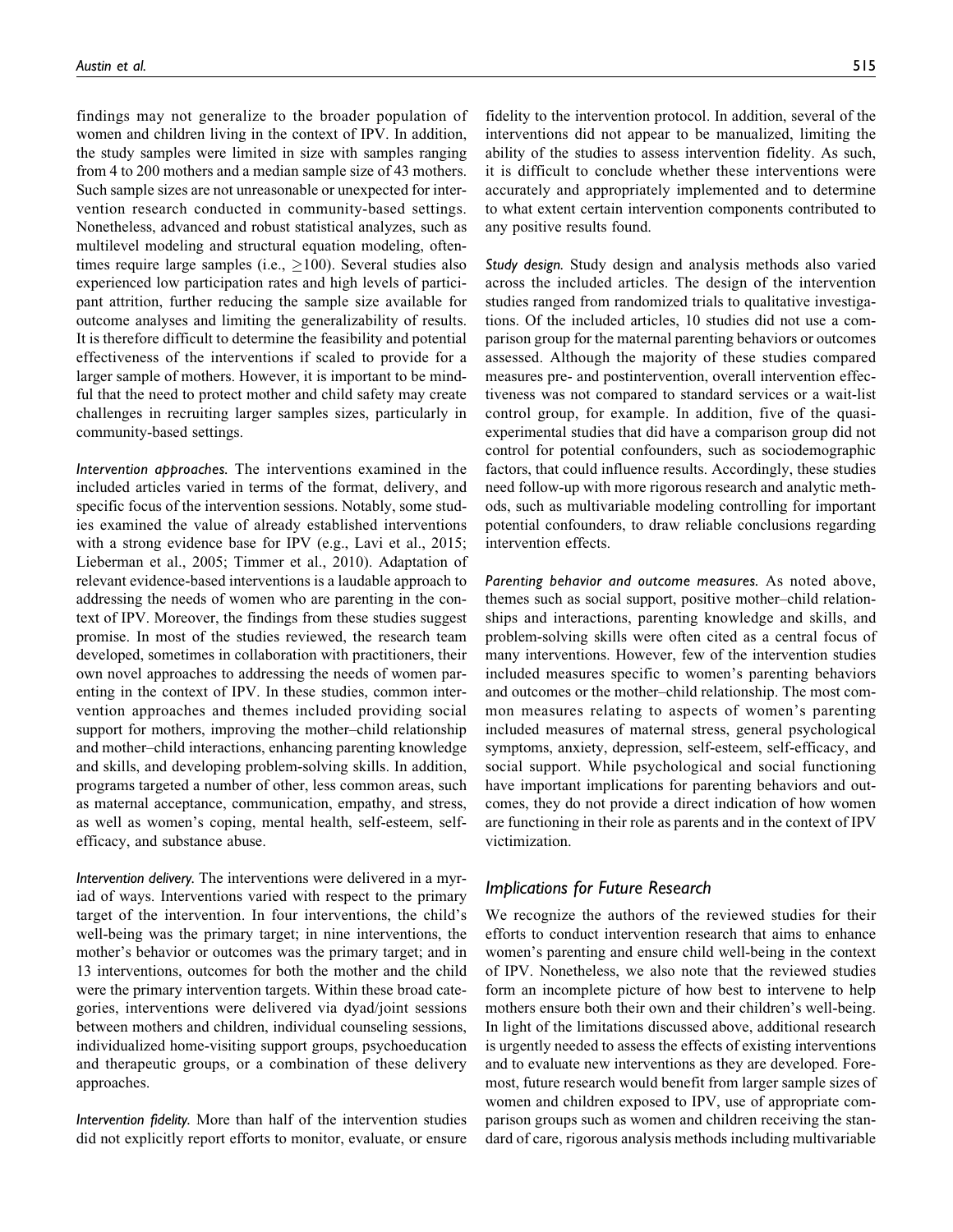modeling, and careful attention to and documentation of intervention fidelity.

The study findings show tremendous diversity in terms of intervention content and delivery. Such heterogeneity likely reflects the complexities of the lives of families affected by IPV and the various settings in which these services may be delivered (e.g., child protection, community mental health, IPV shelters, home visiting, and parenting programs). Such variety is understandable, but also makes discerning key intervention targets and approaches challenging.

Although we would not recommend that practitioners and researchers limit efforts to find diverse solutions to help women and children affected by IPV, we propose that researchers clearly explicate their intervention's theory of change when disseminating study findings, so that the field is better able to determine what core intervention approaches (Barth & Liggett-Creel, 2014; Fraser & Galinsky, 2010) may be most valuable for women and their children. Likewise, in future research using already established evidence-based practices, we encourage researchers to detail how such interventions have been adapted to and enhanced for the problems of IPV.

Similar to the diversity in intervention targets, we note tremendous heterogeneity in intervention delivery. Thus, we also call on researchers to clearly explicate their interventions' program structure and processes when disseminating study findings, so that as a field, we are better able to determine what core interventions approaches (i.e., intervention delivery setting, intervention delivery method such as individual or group, number of sessions, etc.) may be most valuable for women and their children (Fraser & Galinsky, 2010).

For both adapted and novel intervention approaches, we encourage researchers to investigate how the interventions can be implemented within the community-based services where IPV-affected families are most likely to appear, including community-based IPV and parenting programs. Given that these community-based services are often underfunded and provided by staff without extensive credentials, education, and training, it will be important to ensure that these programs can be implemented effectively and sustained in such settings.

We also encourage researchers of future studies to note the frameworks used to inform development of the intervention. For example, some interventions that were reviewed in this study appeared to be founded on a deficits-based framework with the assumption that the experience of IPV has interfered with or negatively affected the quality of the mother's parenting. Other intervention approaches seemed to be developed using resilience and strengths-based frameworks, which focus on enhancing existing supports and coping mechanisms among mothers experiencing IPV. The frequency with which different conceptual frameworks are used to inform intervention development as well as the relationship between the framework used and the intervention effects is an important question for future research.

For interventions designed with goals relating to improving the mother–child relationship and the mother's parenting skills, direct measures of parenting behaviors and outcomes are necessary. Furthermore, multiple measurements from multiple perspectives including the mother, the child, and trained observers are needed to provide a comprehensive assessment of intervention effects, particularly with respect to assessments of the mother–child relationship and the mother's parenting skills.

Previous research has noted that women parenting in the context of IPV often face a complex array of additional adversities including poor mental health, financial concerns, lack of social support, and limited access to needed resources (Hughes & Huth-Brooks, 2007; Levendosky, et al., 2000). Some of these factors may moderate the effect of intervention services. Thus, future research should examine how these factors interact with the experience of IPV to create individual differences in women's response to interventions. Such adversities may also act as barriers to participation in interventions. Further exploration may provide insight into how such adversities contributed to the high attrition that occurred in the examined studies as well as guide improved strategies for women's and children's retention.

# Practice Recommendations

Due to the heterogeneity among the existing intervention approaches and the limitations of the reviewed intervention studies, the current research base does not yet clearly indicate what interventions or intervention components are most effective for meeting the needs of women parenting in the context of IPV. Thus, we urge professionals who work with IPV-affected families to be aware of the limitations of the evidence when selecting services to provide to women and children experiencing IPV. We especially encourage professionals who work in the many service systems that interact with IPV-affected families, such as child welfare, the court system, and IPV programs, to be mindful of the limited intervention evidence when requiring women to attend such programs via court and child protection mandates.

Given the adverse consequences IPV holds for children's well-being, child protection workers and family court judges will likely continue to be strongly motivated to require women to attend services intended to strengthen their parenting and address the effects of IPV. However, this study finds that the evidence regarding what is effective in helping parenting women in the context of IPV is far from complete. Accordingly, even when women do fully participate in such services, the services may be ineffective. For these reasons, we urge professionals who make decisions about child custody and parental rights to be aware that mothers may be doing the best they can in the context of community-based programs and services that may not be responsive to their needs as mothers and IPV victims and to the needs of their children.

# Limitations of the Review

We encourage readers to be mindful of the review's limitations. Although we conducted a systematic search of peer-reviewed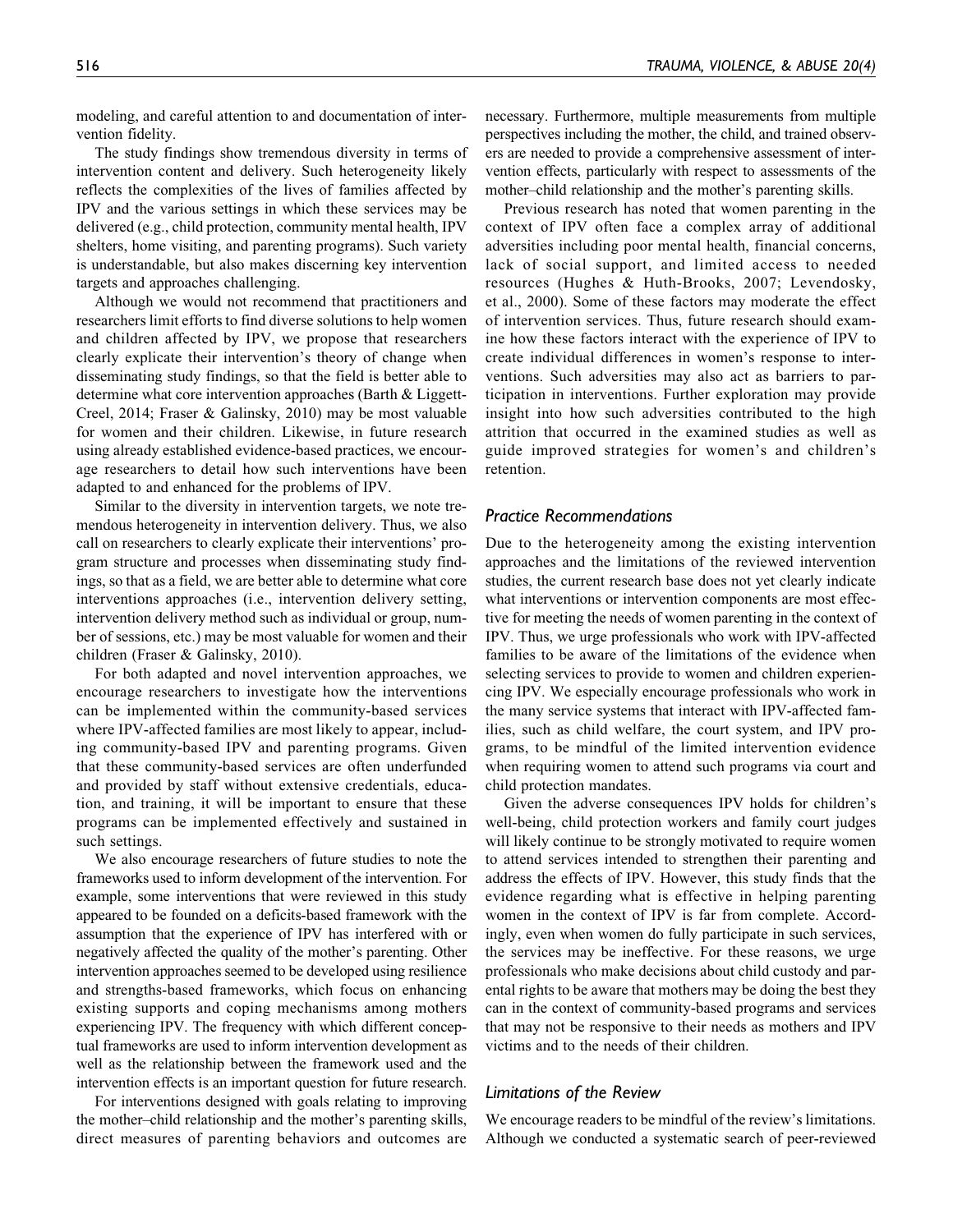literature, our review may not present a complete picture. We did not search for studies outside of the peer-reviewed literature and were limited to reviewing studies published in English. It is also possible that we missed information, misunderstood study details, or excluded a study that would have informed our review. We also acknowledge that the three main categories used to organize articles in the review (according to whether the primary target of the intervention was [1] the child, [2] both the mother and the child, or [3] the child) are not necessarily mutually exclusive and that there may be overlap in these categories. Some interventions may have had a primary focus on improving the child's behavior, for example, but often the mother was also included as a participant in these interventions and outcomes relevant to the mother and her parenting were also measured. Lastly, our review was broad in scope and focused on the peer-reviewed literature and evidence base regarding interventions for women parenting in the context of IPV. As such, we did not review specific details of individual components of intervention programs. Future reviews with a narrower focus are needed to provide a more in-depth examination of individual components of specific interventions. It is important to note that the field might not yet be robust enough for this type of in-depth review. Given the heterogeneity among the studies reviewed here, we recommend additional research that pairs rigorous designs and analysis methods with a clear and detailed explication of intervention components, so that such reviews can be conducted in the future.

Our team put forth every effort to conduct and organize a meaningful review by using systematic methods to locate relevant studies, evaluate studies against standardized inclusion criteria, scrutinize each study, and record findings using a standardized form and multiple, independent coders. Despite the limitations noted, this review represents an important effort to synthesize studies regarding interventions for women parenting in the context of IPV.

# Conclusion

We underscore our earlier call to researchers to develop future studies with the limitations of the current knowledge base in mind. In particular, further investigations of services tailored to the unique needs of women, both as IPV victims and as mothers, are especially needed. We also call on funders and policy makers to support such research with appropriate levels of resources due to the clear need for rigor and larger studies in this area. In the meantime, we hope that this study can provide guidance to professionals and researchers who are regularly working to help IPVaffected families.

## Declaration of Conflicting Interests

The author(s) declared no potential conflicts of interest with respect to the research, authorship, and/or publication of this article.

#### Funding

The author(s) disclosed receipt of the following financial support for the research, authorship, and/or publication of this article: Ms. Austin is supported by an award to the University of North Carolina Injury Prevention Research Center from the National Center for Injury Prevention and Control, Centers for Disease Control and Prevention (R49/CE002479).

#### References

- \*References marked with an asterisk were included in the systematic review.
- Barth, R. P., & Liggett-Creel, K. (2014). Common components of parenting programs for children birth to eight years of age involved with child welfare services. Children and Youth Services Review, 40, 6–12. doi:10.1016/j.childyouth.2014.02.004
- \*Basu, A., Malone, J. C., Levendosky, A. A., & Dubay, S. (2009). Longitudinal treatment effectiveness outcomes of a group intervention for women and children exposed to domestic violence. Journal of Child & Adolescent Trauma, 2, 90–105. doi:10.1080/ 19361520902880715
- Black, M. C., Basile, K. C., Breiding, M. J., Smith, S. G., Walters, M. L., Merrick, M. T., ... Stevens, M. R. (2011). The National Intimate Partner and Sexual Violence Survey (NISVS): 2010 Summary Report. Atlanta, GA: National Center for Injury Prevention and Control, Centers for Disease Control and Prevention. Retrieved from [http://www.cdc.gov/violencepreven](http://www.cdc.gov/violenceprevention/nisvs) [tion/nisvs](http://www.cdc.gov/violenceprevention/nisvs)
- Dillon, G., Hussain, R., Loxton, D., & Rahman, S. (2013). Mental and physical health and intimate partner violence against women: A review of the literature. International Journal of Family Medicine. doi:10.1155/2013/313909
- \*Dodd, L. W. (2009). Therapeutic groupwork with young children and mothers who have experienced domestic abuse. Educational Psychology in Practice, 25, 21–36. doi:10.1080/02667360 802697571
- \*Ducharme, J. M., Atkinson, L., & Poulton, L. (2000). Success-based, noncoercive treatment of oppositional behavior in children from violent homes. Journal of the American Academy of Child & Adolescent Psychiatry, 39, 995–1004. doi:10.1097/00004583- 200008000-00014
- Evans, S. E., Davies, C., & DiLillo, D. (2008). Exposure to domestic violence: A meta-analysis of child and adolescent outcomes. Aggression and Violent Behavior, 13, 131–140. doi:10.1016/j. avb.2008.02.005
- Finkelhor, D., Turner, H. A., Shattuck, A., & Hamby, S. L. (2013). Violence, crime, and abuse exposure in a national sample of children and youth: An update. JAMA Pediatrics, 167, 614-621. doi: 10.1001/jamapediatrics.2013.42
- Fraser, M. W., & Galinsky, M. J. (2010). Steps in intervention research: Designing and developing social programs. Research on Social Work Practice. doi:10.1177/1049731509358424
- \*Gibson, J. W., & Gutierrez, L. (1991). A service program for safehome children. Families in Society, 554-562. Retrieved from <http://psycnet.apa.org/psycinfo/1992-17476-001>
- \*Graham-Bermann, S. A., & Miller, L. E. (2013). Intervention to reduce traumatic stress following intimate partner violence: An efficacy trial of the Moms' Empowerment Program (MEP). Psychodynamic Psychiatry, 41, 329–350. doi:10.1521/pdps.2013. 41.2.329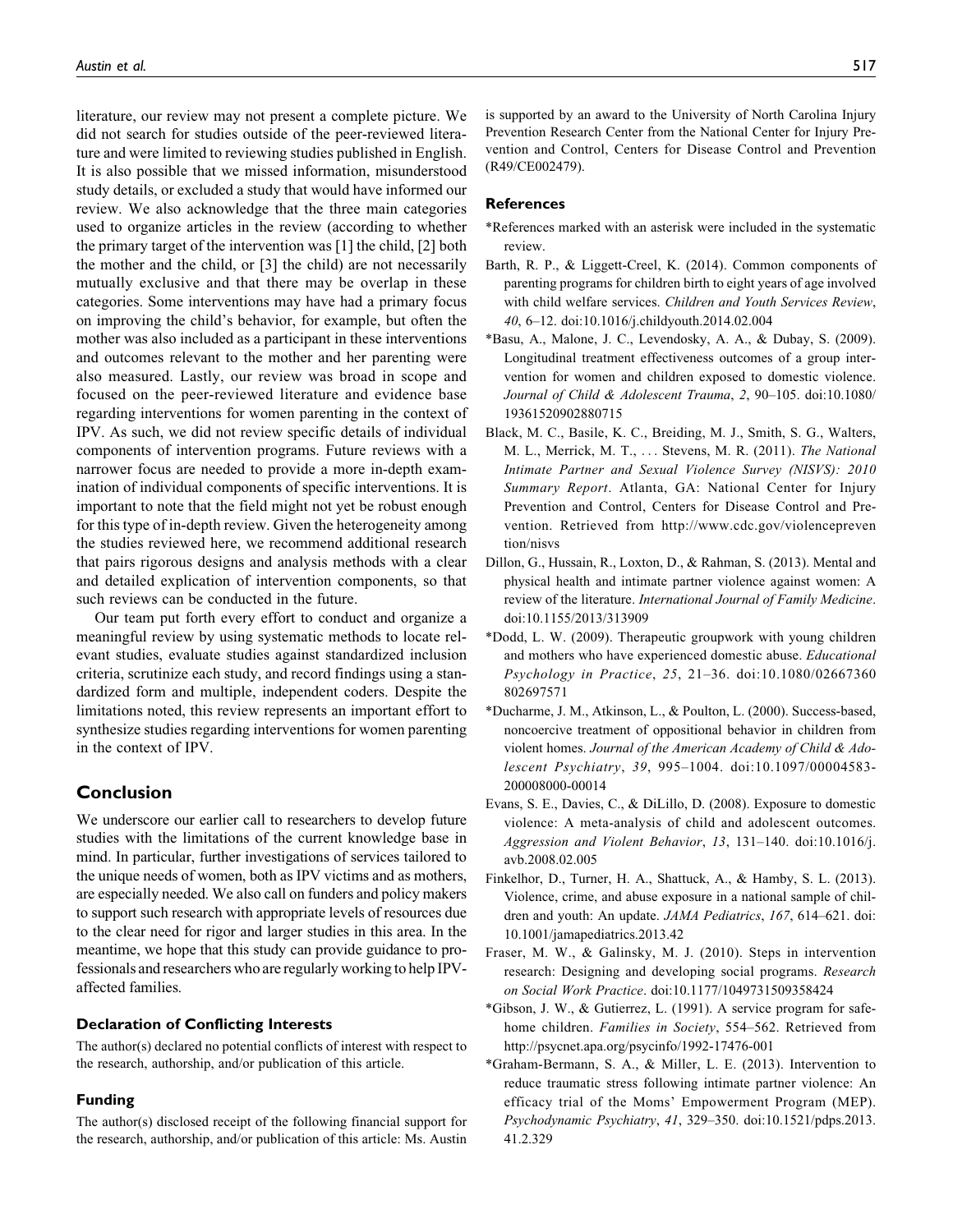- \*Graham-Bermann, S. A., & Miller-Graff, L. (2015). Communitybased intervention for women exposed to intimate partner violence: A randomized control trial. Journal of Family Psychology, 29, 537–547. doi:10.1037/fam0000091
- \*Grip, K., Almqvist, K., & Broberg, A. G. (2011). Effects of a groupbased intervention on psychological health and perceived parenting capacity among mothers exposed to intimate partner violence (IPV): A preliminary study. Smith College Studies in Social Work, 81, 81–100. doi:10.1186/1745-6215-12-88
- Hackett, S., McWhirter, P. T., & Lesher, S. (2016). The therapeutic efficacy of domestic violence victim interventions. Trauma, Violence, & Abuse, 17(2), 123–132.
- Hamby, S., Finkelhor, D., Turner, H., & Ormrod, R. (2010). The overlap of witnessing partner violence with child maltreatment and other victimizations in a nationally representative survey of youth. Child Abuse & Neglect, 34, 734–741. doi:10.1016/j.chiabu.2010.03.001
- Holt, S., Buckley, H., & Whelan, S. (2008). The impact of exposure to domestic violence on children and young people: A review of the literature. Child Abuse & Neglect, 32, 797–810. doi:10.1016/j. chiabu.2008.02.004
- \*Howell, K. H., Miller, L. E., Lilly, M. M., Burlaka, V., Grogan-Kaylor, A. C., & Graham-Bermann, S. A. (2014). Strengthening positive parenting through intervention evaluating the moms' empowerment program for women experiencing intimate partner violence. Journal of Interpersonal Violence, 30, 232–252. Retrieved from [http://jiv.sagepub.com/content/early/2014/05/13/](http://jiv.sagepub.com/content/early/2014/05/13/0886260514533155.full.pdf+html) [0886260514533155.full.pdf](http://jiv.sagepub.com/content/early/2014/05/13/0886260514533155.full.pdf+html)+[html](http://jiv.sagepub.com/content/early/2014/05/13/0886260514533155.full.pdf+html)
- Hughes, H. M., & Huth-Brooks, A. C. (2007). Variations in parenting stress in African-American battered women: Implications for children's adjustment and family intervention. European Psychologist, 12, 62–71. doi:10.1027/1016-9040.12.1.62
- \*Jouriles, E. N., McDonald, R., Rosenfield, D., Stephens, N., Corbitt-Shindler, D., & Miller, P. C. (2009). Reducing conduct problems among children exposed to intimate partner violence: A randomized clinical trial examining effects of Project Support. Journal of Consulting and Clinical Psychology, 77, 705–717. doi:10.1037/a0015994
- \*Jouriles, E. N., McDonald, R., Spiller, L., Norwood, W. D., Swank, P. R., Stephens, N., ... Buzy, W. M. (2001). Reducing conduct problems among children of battered women. Journal of Consulting and Clinical Psychology, 69, 774–785. doi:10. 1037/0022
- \*Kearney, J. A., & Cushing, E. (2012). A multi-modal pilot intervention with violence-exposed mothers in a child psychiatric traumafocused treatment program. Issues in Mental Health Nursing, 33, 544–552. doi:10.3109/01612840.2012.688254
- \*Keeshin, B. R., Oxman, A., Schindler, S., & Campbell, K. A. (2015). A domestic violence shelter parent training program for mothers with young children. Journal of Family Violence, 30, 461–466. doi:10.1007/s10896-015-9698-6
- Kitzmann, K. M., Gaylord, N. K., Holt, A. R., & Kenny, E. D. (2003). Child witnesses to domestic violence: A meta-analytic review. Journal of Consulting and Clinical Psychology, 71, 339–352. Retrieved from<http://psycnet.apa.org/journals/ccp/71/2/339>
- Lapierre, S. (2008). Mothering in the context of domestic violence: The pervasiveness of a deficit model of mothering. Child & Family Social Work, 13, 454–463. doi:10.1111/j.1365-2206.2008.00563.x
- \*Lavi, I., Gard, A. M., Hagan, M., Van Horn, P., & Lieberman, A. F. (2015). Child-parent psychotherapy examined in a perinatal sample: Depression, posttraumatic stress symptoms and child-rearing attitudes. Journal of Social and Clinical Psychology, 34, 64. doi: 10.1521/jscp.2015.34.1.64
- Letourneau, N. L., Fedick, C. B., & Willms, J. D. (2007). Mothering and domestic violence: A longitudinal analysis. Journal of Family Violence, 22, 649–659. doi:10.1007/s10896-007-9099-6
- Levendosky, A. A., & Graham-Bermann, S. A. (2000). Behavioral observations of parenting in battered women. Journal of Family Psychology, 14, 80–94. doi:10.1037/0893-3200.14.1.80
- Levendosky, A. A., & Graham-Bermann, S. A. (2001). Parenting in battered women: The effects of domestic violence on women and children. Journal of Family Violence, 16, 171–192. doi:10.1023/A: 1011111003373
- Levendosky, A. A., Huth-Bocks, A. C., Shaprio, D. L., & Semel, M. A. (2003). The impact of domestic violence on the maternal–child relationship and preschool-age children's functioning. Journal of Family Psychology, 17, 275–287. doi:10.1037/0893-3200.17.3.275
- Levendosky, A. A., Lynch, S. M., & Graham-Bermann, S. A. (2000). Mothers' perceptions of the impact of woman abuse on their parenting. Violence Against Women, 6, 247–271. doi:10.1177/ 10778010022181831
- \*Lieberman, A. F., Ippen, C. G., & Van Horn, P. (2006). Child-parent psychotherapy: 6-month follow-up of a randomized controlled trial. Journal of the American Academy of Child & Adolescent Psychiatry, 45, 913–918. doi:10.1097/01.chi.0000222784. 03735.92
- \*Lieberman, A. F., Van Horn, P., & Ippen, C. G. (2005). Toward evidence-based treatment: Child-parent psychotherapy with preschoolers exposed to marital violence. Journal of the American Academy of Child & Adolescent Psychiatry, 44, 1241–1248. doi: 10.1097/01.chi.0000181047.59702.58
- McCloskey, L. A., Figueredo, A. J., & Koss, M. P. (1995). The effects of systemic family violence on children's mental health. Child Development, 66, 1239–1261. doi:10.1111/j.1467-8624.1995. tb00933.x
- McDonald, R., Jouriles, E. N., Ramisetty-Mikler, S., Caetano, R., & Green, C. E. (2006). Estimating the number of American children living in partner-violent families. Journal of Family Psychology, 20, 137–142. doi:10.1037/0893-3200.20.1.137
- \*McDonald, R., Jouriles, E. N., & Skopp, N. A. (2006). Reducing conduct problems among children brought to women's shelters: Intervention effects 24 months following termination of services. Journal of Family Psychology, 20, 127–136. doi:10.1037/0893- 3200.20.1.127
- \*McWhirter, P. T. (2011). Differential therapeutic outcomes of community-based group interventions for women and children exposed to intimate partner violence. Journal of Interpersonal Violence, 26, 2457–2482. doi:10.1177/0886260510383026
- Moles, K. (2008). Bridging the divide between child welfare and domestic violence services: Deconstructing the change process. Children and Youth Services Review, 30, 674–688. doi:10.1016/j. childyouth.2008.01.007
- \*Peled, E., Davidson-Arad, B., & Perel, G. (2010). The mothering of women abused by their partner: An outcome evaluation of a group